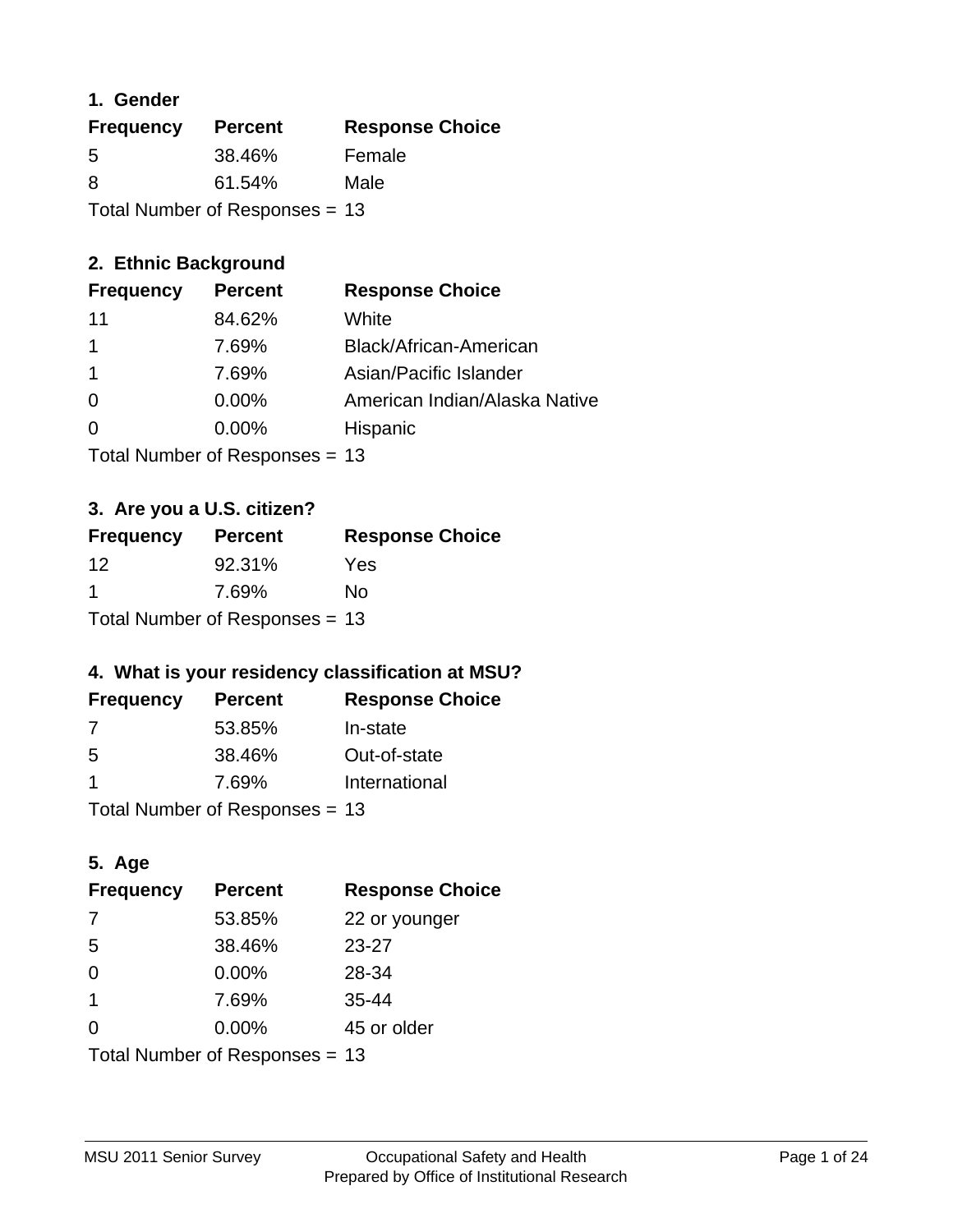**6. Has either of your parents received a bachelor's degree?**

| <b>Frequency</b>                 | <b>Percent</b> | <b>Response Choice</b> |
|----------------------------------|----------------|------------------------|
| 4                                | 30.77%         | Yes                    |
| <u>ှ</u>                         | 69.23%         | No                     |
| Total Number of Responses $= 13$ |                |                        |

### **7. Has either of your parents received a degree from Murray State?**

| <b>Frequency</b> | <b>Percent</b> | <b>Response Choice</b> |
|------------------|----------------|------------------------|
| 2                | 15.38%         | Yes                    |
| 11               | 84.62%         | No.                    |

Total Number of Responses = 13

### **8. What was your original entry status to MSU?**

| <b>Frequency</b>                | <b>Percent</b> | <b>Response Choice</b>                           |
|---------------------------------|----------------|--------------------------------------------------|
| 7                               | 53.85%         | Freshman                                         |
| 5                               | 38.46%         | Transfer from community college/technical school |
| $\mathbf 1$                     | 7.69%          | Transfer from 4-yr institution                   |
| $Total Number of Doonono0 = 42$ |                |                                                  |

Total Number of Responses = 13

#### **9. If transfer student, how many credits were transferred?**

| <b>Frequency</b> | <b>Percent</b>             | <b>Response Choice</b> |
|------------------|----------------------------|------------------------|
|                  | 16.67%                     | 12 or fewer            |
| $\mathcal{P}$    | 33.33%                     | $13 - 30$              |
| $\mathcal{P}$    | 33.33%                     | $31 - 60$              |
|                  | 16.67%                     | Over <sub>60</sub>     |
|                  | Tatal Number of Desperance |                        |

Total Number of Responses = 6

# **10. If transfer student, approximately what percent of your University Studies (general education) classes did you take at Murray State?**

| <b>Frequency</b>                | <b>Percent</b> | <b>Response Choice</b> |
|---------------------------------|----------------|------------------------|
| 4                               | 66.67%         | Under 25%              |
| $\Omega$                        | $0.00\%$       | 25-49%                 |
| $\mathbf 1$                     | 16.67%         | 50-74%                 |
| 1                               | 16.67%         | 75-100%                |
| Total Number of Responses = $6$ |                |                        |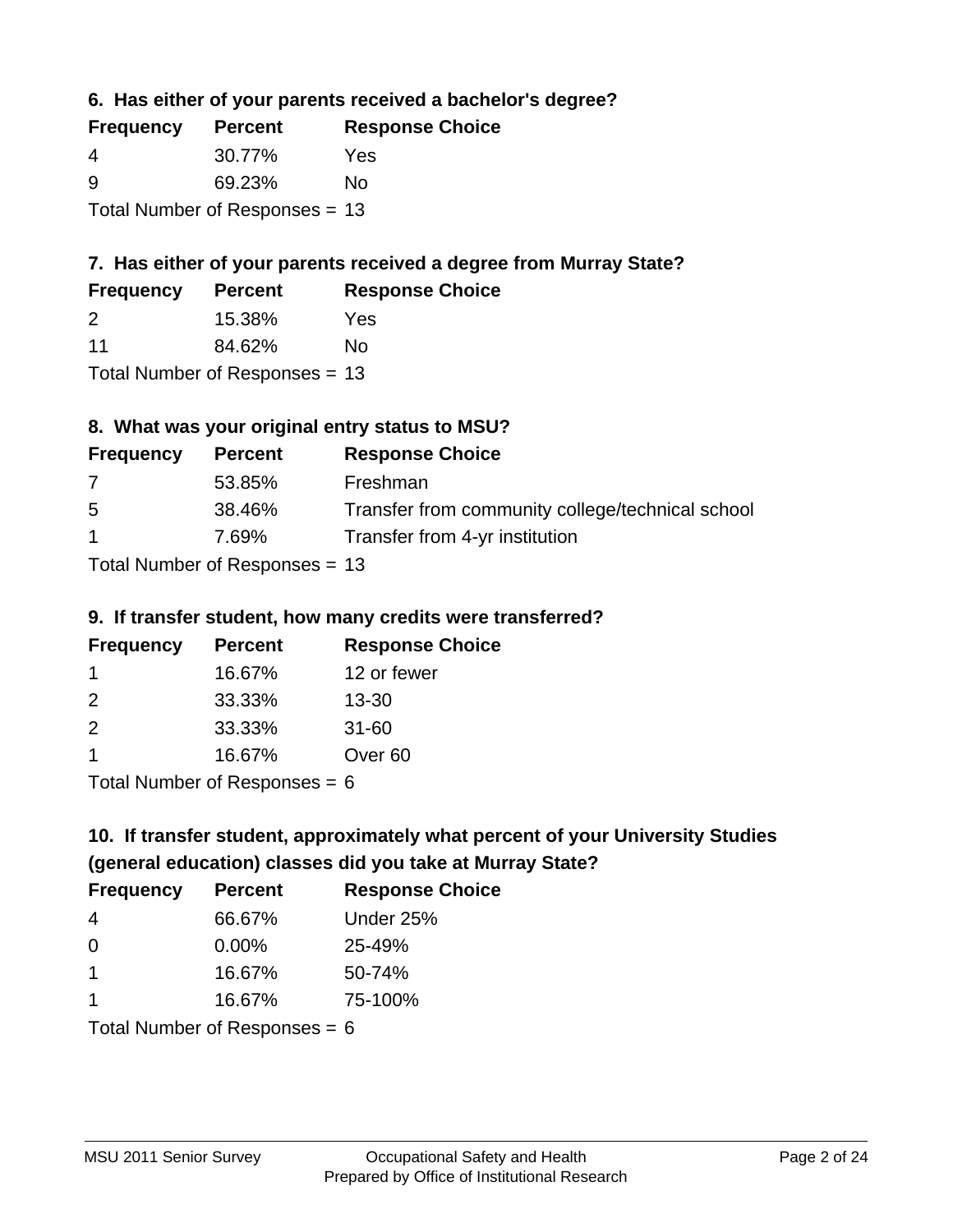#### **11. What has been your attendance status at MSU?**

| <b>Frequency</b>               | <b>Percent</b> | <b>Response Choice</b>     |
|--------------------------------|----------------|----------------------------|
| 13                             | 100.00%        | <b>Primarily full-time</b> |
| 0                              | $0.00\%$       | <b>Primarily part-time</b> |
| Total Number of Responses = 13 |                |                            |

### **12. In which Residential College are you a member?**

| <b>Frequency</b> | <b>Percent</b> | <b>Response Choice</b>            |
|------------------|----------------|-----------------------------------|
| 0                | $0.00\%$       | Do not know                       |
| 2                | 15.38%         | <b>Clark College</b>              |
| 3                | 23.08%         | <b>Elizabeth College</b>          |
| 0                | 0.00%          | <b>Franklin-Springer Colleges</b> |
|                  | 7.69%          | <b>Hart College</b>               |
| $\mathcal{P}$    | 15.38%         | <b>Hester College</b>             |
| 2                | 15.38%         | <b>Regents College</b>            |
| $\mathcal{P}$    | 15.38%         | <b>Richmond College</b>           |
|                  | 7.69%          | <b>White College</b>              |
|                  |                |                                   |

Total Number of Responses = 13

### **13. Have you ever received any type of Financial Aid while at MSU? (Scholarships, grants, work-study, etc.)**

| <b>Frequency</b> | <b>Percent</b>            | <b>Response Choice</b> |
|------------------|---------------------------|------------------------|
| 9                | 69.23%                    | Yes                    |
| 4                | 30.77%                    | Nο                     |
|                  | Total Number of Deepersee |                        |

Total Number of Responses = 13

### **14. What degree are you seeking at this time?**

| <b>Frequency</b> | <b>Percent</b>                 | <b>Response Choice</b> |
|------------------|--------------------------------|------------------------|
| 0                | $0.00\%$                       | Associate              |
| 13               | 100.00%                        | <b>Baccalaureate</b>   |
|                  | Total Number of Responses = 13 |                        |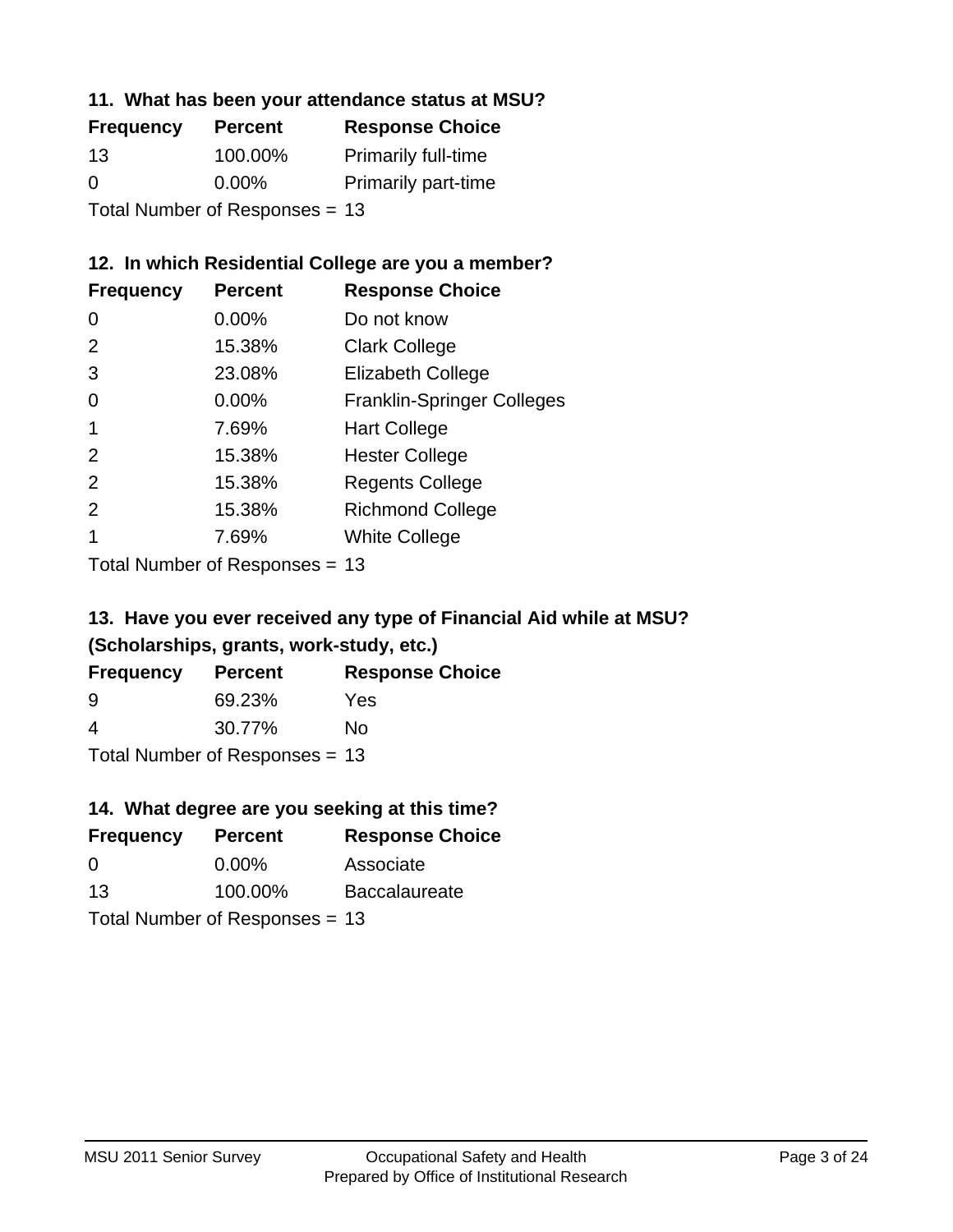**15. How many years will it take you to complete your degree from the point of your initial enrollment in college (including any time at a previous institution)?**

| <b>Frequency</b> | <b>Percent</b> | <b>Response Choice</b> |
|------------------|----------------|------------------------|
| $\Omega$         | 0.00%          | Two                    |
| 0                | 0.00%          | <b>Three</b>           |
| 6                | 46.15%         | Four                   |
| 6                | 46.15%         | Five                   |
| $\overline{1}$   | 7.69%          | <b>Six</b>             |
| 0                | 0.00%          | More than six          |
|                  |                |                        |

Total Number of Responses = 13

#### **16. In what range does your grade point average fall?**

| <b>Frequency</b> | <b>Percent</b> | <b>Response Choice</b> |
|------------------|----------------|------------------------|
| $\mathcal{P}$    | 15.38%         | $2.00 - 2.50$          |
| -5               | 38.46%         | $2.51 - 3.00$          |
| -5               | 38.46%         | $3.01 - 3.50$          |
| 1                | 7.69%          | $3.51 - 4.00$          |
|                  |                |                        |

Total Number of Responses = 13

### **They are used to sort the data, and do not appear in this table Questions 17 and 18 relate to department and program information.**

#### **19. For what purpose did you enroll at MSU?**

| <b>Frequency</b>             | <b>Percent</b> | <b>Response Choice</b>                    |
|------------------------------|----------------|-------------------------------------------|
| 0                            | 0.00%          | To receive an associate degree            |
| 12                           | 92.31%         | To receive a baccalaureate degree         |
| $\overline{0}$               | 0.00%          | To take a few job related courses         |
| $\overline{1}$               | 7.69%          | To transfer to another college/university |
| Total Number of Deepensee 42 |                |                                           |

Total Number of Responses = 13

# **20. What is the highest degree you eventually hope to receive?**

| <b>Frequency</b> | <b>Percent</b>            | <b>Response Choice</b> |
|------------------|---------------------------|------------------------|
| 0                | $0.00\%$                  | Associate              |
| 5                | 38.46%                    | <b>Baccalaureate</b>   |
| 7                | 53.85%                    | Graduate               |
| $\mathbf 1$      | 7.69%                     | Professional           |
|                  | Total Number of Despanses |                        |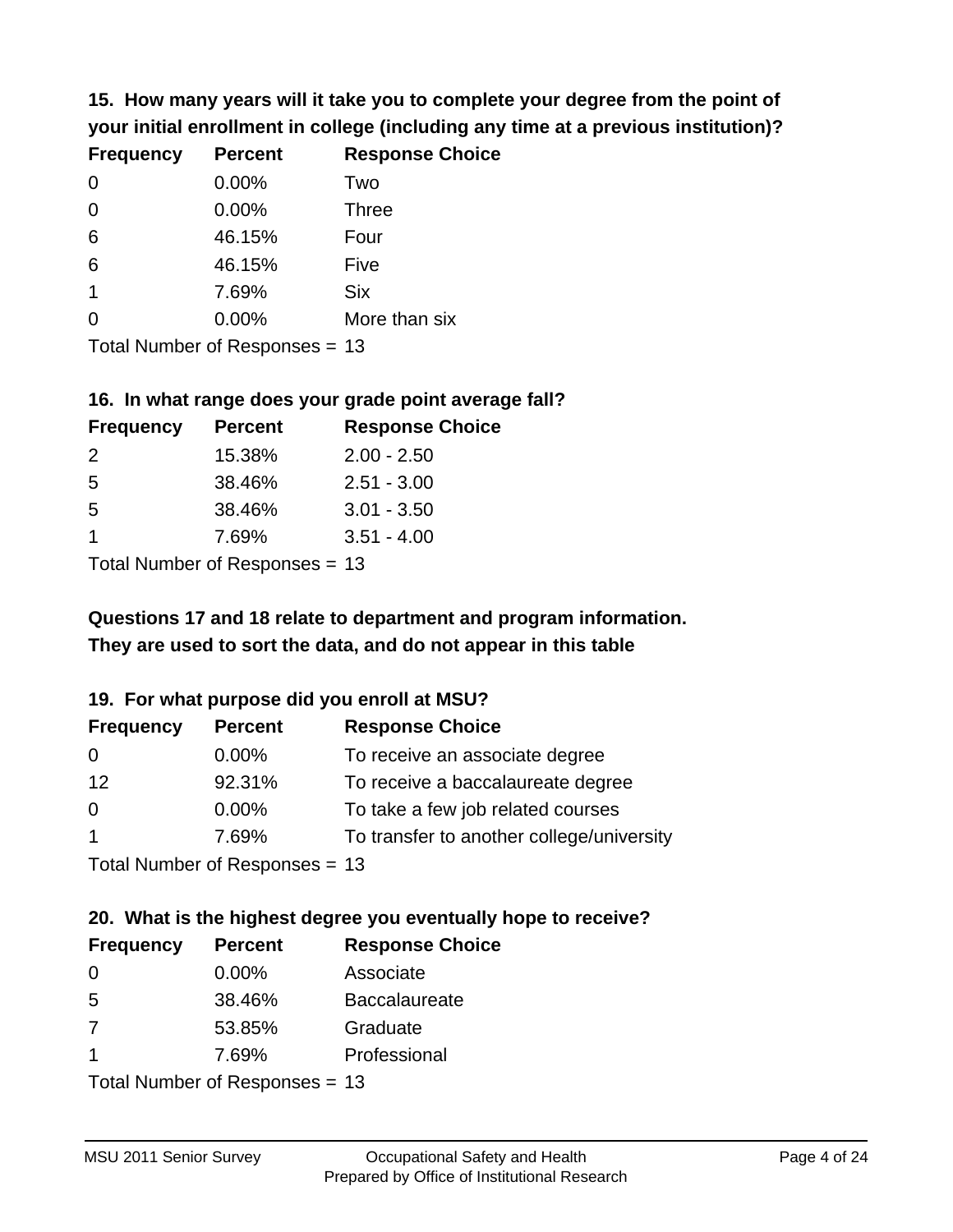#### **21. Which best describes your situation?**

| <b>Frequency</b> | <b>Percent</b> | <b>Response Choice</b>               |
|------------------|----------------|--------------------------------------|
| -1               | 7.69%          | Did not change major/area            |
| 3                | 23.08%         | Did not initially declare major/area |
| -9               | 69.23%         | Changed major/area                   |
|                  |                |                                      |

Total Number of Responses = 13

### **22. While school was in session during the past year, how many hours per week, on average, did you work for pay?**

| <b>Frequency</b> | <b>Percent</b> | <b>Response Choice</b> |
|------------------|----------------|------------------------|
| 3                | 23.08%         | Did not work           |
| $\Omega$         | 0.00%          | Worked 1-10 hrs        |
| 3                | 23.08%         | Worked 11-20 hrs       |
| 5                | 38.46%         | Worked 21-30 hrs       |
| 2                | 15.38%         | Worked 31-40 hrs       |
| $\Omega$         | 0.00%          | Worked over 40 hrs     |
|                  |                |                        |

Total Number of Responses = 13

#### **23. For the most part, were classes offered at times convenient to you?**

| <b>Frequency</b>               | <b>Percent</b> | <b>Response Choice</b> |
|--------------------------------|----------------|------------------------|
| 12                             | 92.31%         | Yes                    |
| -1                             | 7.69%          | No.                    |
| Total Number of Responses = 13 |                |                        |

#### **24. If no, what time would you have preferred?**

| <b>Frequency</b>                | <b>Percent</b> | <b>Response Choice</b> |
|---------------------------------|----------------|------------------------|
| $\Omega$                        | #DIV/0!        | Late afternoon         |
| $\Omega$                        | #DIV/0!        | Evening                |
| 0                               | #DIV/0!        | Weekend                |
| $\Omega$                        | #DIV/0!        | During the day         |
| Total Number of Responses = $0$ |                |                        |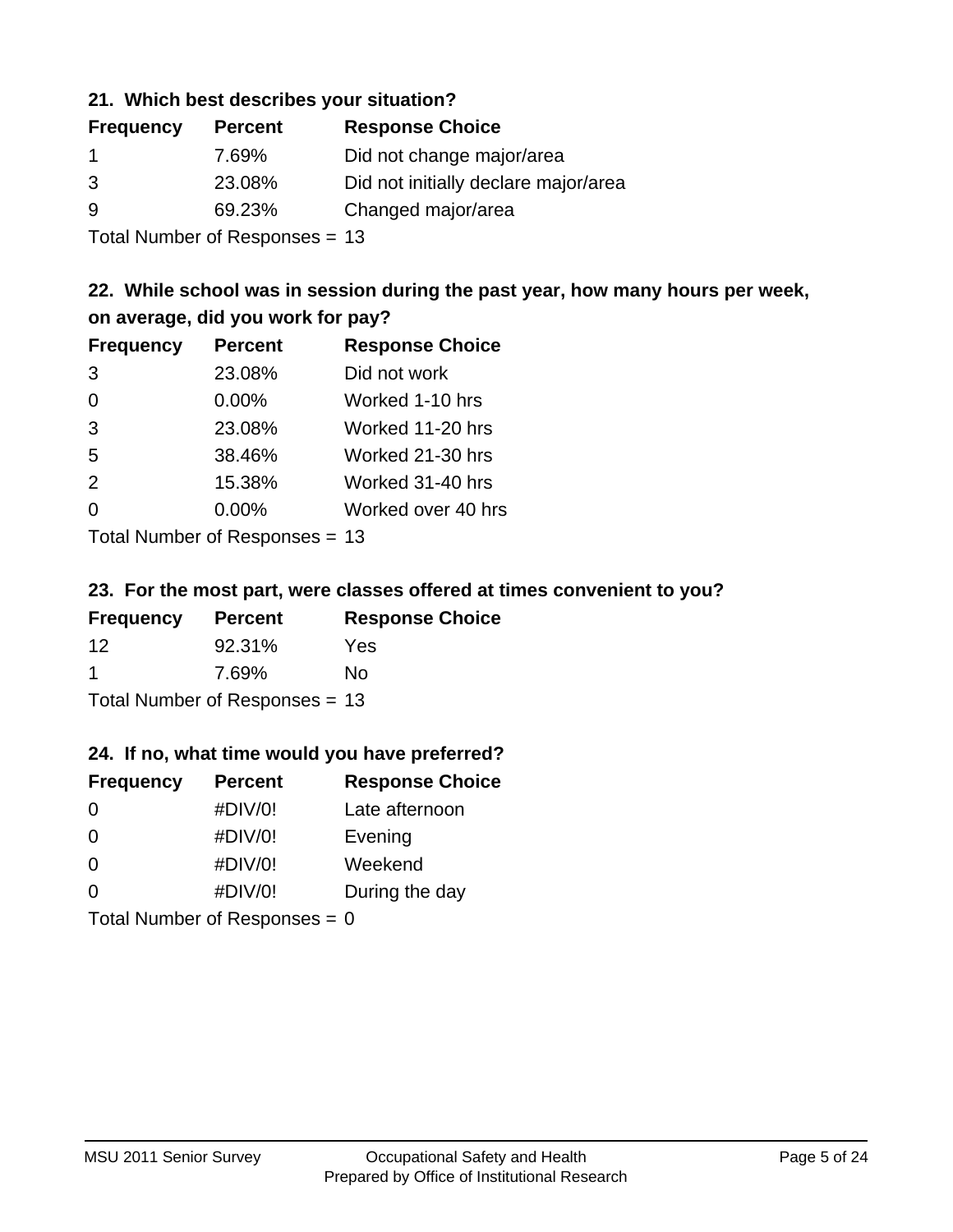# **25. Which best describes the location where you completed the majority of your**

| coursework? |
|-------------|
|-------------|

| <b>Frequency</b> | <b>Percent</b>                   | <b>Response Choice</b> |
|------------------|----------------------------------|------------------------|
| 12               | 92.31%                           | Murray                 |
| 0                | $0.00\%$                         | Paducah                |
| 0                | $0.00\%$                         | Ft. Campbell           |
| 0                | 0.00%                            | Madisonville           |
| 1                | 7.69%                            | Hopkinsville           |
| 0                | $0.00\%$                         | Henderson              |
| 0                | 0.00%                            | On the Internet        |
| 0                | 0.00%                            | Other                  |
|                  | Total Number of Responses $= 13$ |                        |

#### **26. Did you take any online courses while at Murray State?**

| <b>Frequency</b> | <b>Percent</b>                 | <b>Response Choice</b> |
|------------------|--------------------------------|------------------------|
| -5               | 38.46%                         | Yes                    |
| -8               | 61.54%                         | No.                    |
|                  | Total Number of Responses = 13 |                        |

### **27. Did it take you an extra semester or more to complete degree requirements at Murray State?**

| <b>Frequency</b> | <b>Percent</b>                   | <b>Response Choice</b> |
|------------------|----------------------------------|------------------------|
| 10               | 76.92%                           | Yes                    |
| 3                | 23.08%                           | No                     |
|                  | Total Number of Responses $= 13$ |                        |

**28. If yes, why did it take you an extra semester or more?**

| <b>Frequency</b> | <b>Percent</b>                   | <b>Response Choice</b>                                       |  |
|------------------|----------------------------------|--------------------------------------------------------------|--|
| $\overline{0}$   | $0.00\%$                         | Work obligation limited my enrollment.                       |  |
| $\overline{0}$   | $0.00\%$                         | Family obligations limited my enrollment.                    |  |
| $\mathbf 0$      | $0.00\%$                         | Tuition and other costs of attendance limited my enrollment. |  |
| $\overline{7}$   | 70.00%                           | A decision to change majors added to my requirements.        |  |
| $\mathbf 0$      | $0.00\%$                         | A required course or courses were not offered.               |  |
| $\mathbf{1}$     | 10.00%                           | Credits were lost transferring to Murray State.              |  |
| 2                | 20.00%                           | Other                                                        |  |
|                  | Total Number of Responses $= 10$ |                                                              |  |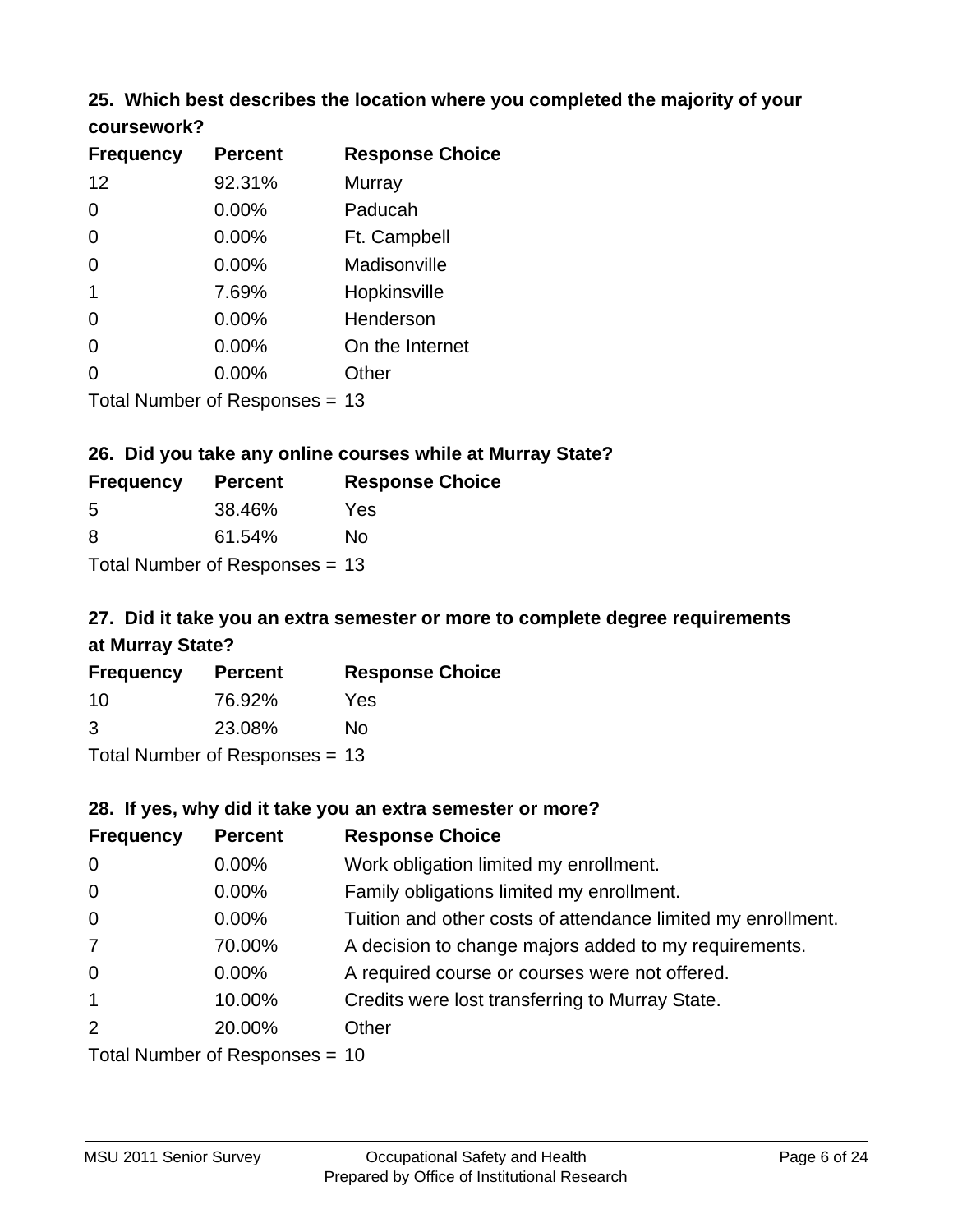### **29. Did you have trouble getting any course(s) you needed while at Murray State?**

| <b>Frequency</b>               | <b>Percent</b> | <b>Response Choice</b> |  |
|--------------------------------|----------------|------------------------|--|
| -3                             | 23.08%         | Yes                    |  |
| 10                             | 76.92%         | Nο                     |  |
| Total Number of Responses = 13 |                |                        |  |

### **30. If yes, why did you have trouble getting the course?**

| <b>Frequency</b> | <b>Percent</b> | <b>Response Choice</b>                                |
|------------------|----------------|-------------------------------------------------------|
| 2                | 66.67%         | Not offered the semester I needed it.                 |
| $\overline{0}$   | $0.00\%$       | Not offered at hours convenient to my work schedule.  |
| $\overline{0}$   | $0.00\%$       | Not offered at hours suitable for my school schedule. |
| $\overline{1}$   | 33.33%         | All course sections were closed.                      |
| $\overline{0}$   | $0.00\%$       | I was unaware of the prerequisites for the course.    |
|                  |                |                                                       |

Total Number of Responses = 3

### **31. Which statement best describes your experience with off-campus coop/internship?**

| <b>Frequency</b>                       | <b>Percent</b> | <b>Response Choice</b>             |
|----------------------------------------|----------------|------------------------------------|
| 1                                      | 7.69%          | Cannot judge, I did not have one.  |
| 11                                     | 84.62%         | My experience was very valuable.   |
| $\overline{1}$                         | 7.69%          | My experience was valuable.        |
| $\Omega$                               | $0.00\%$       | My experience was of little value. |
| $\Omega$                               | $0.00\%$       | My experience was of no value.     |
| $\mathbf{r}$ . The set of $\mathbf{r}$ |                |                                    |

Total Number of Responses = 13

# **32. Which statement best describes your experience with on-campus faculty-directed research, scholarly, or creative project?**

| <b>Frequency</b> | <b>Percent</b>                 | <b>Response Choice</b>             |
|------------------|--------------------------------|------------------------------------|
| 8                | 61.54%                         | Cannot judge; I did not have one.  |
| $\overline{0}$   | $0.00\%$                       | My experience was very valuable.   |
| 5                | 38.46%                         | My experience was valuable.        |
| $\Omega$         | $0.00\%$                       | My experience was of little value. |
| $\Omega$         | $0.00\%$                       | My experience was of no value.     |
|                  | Total Number of Deconoces - 12 |                                    |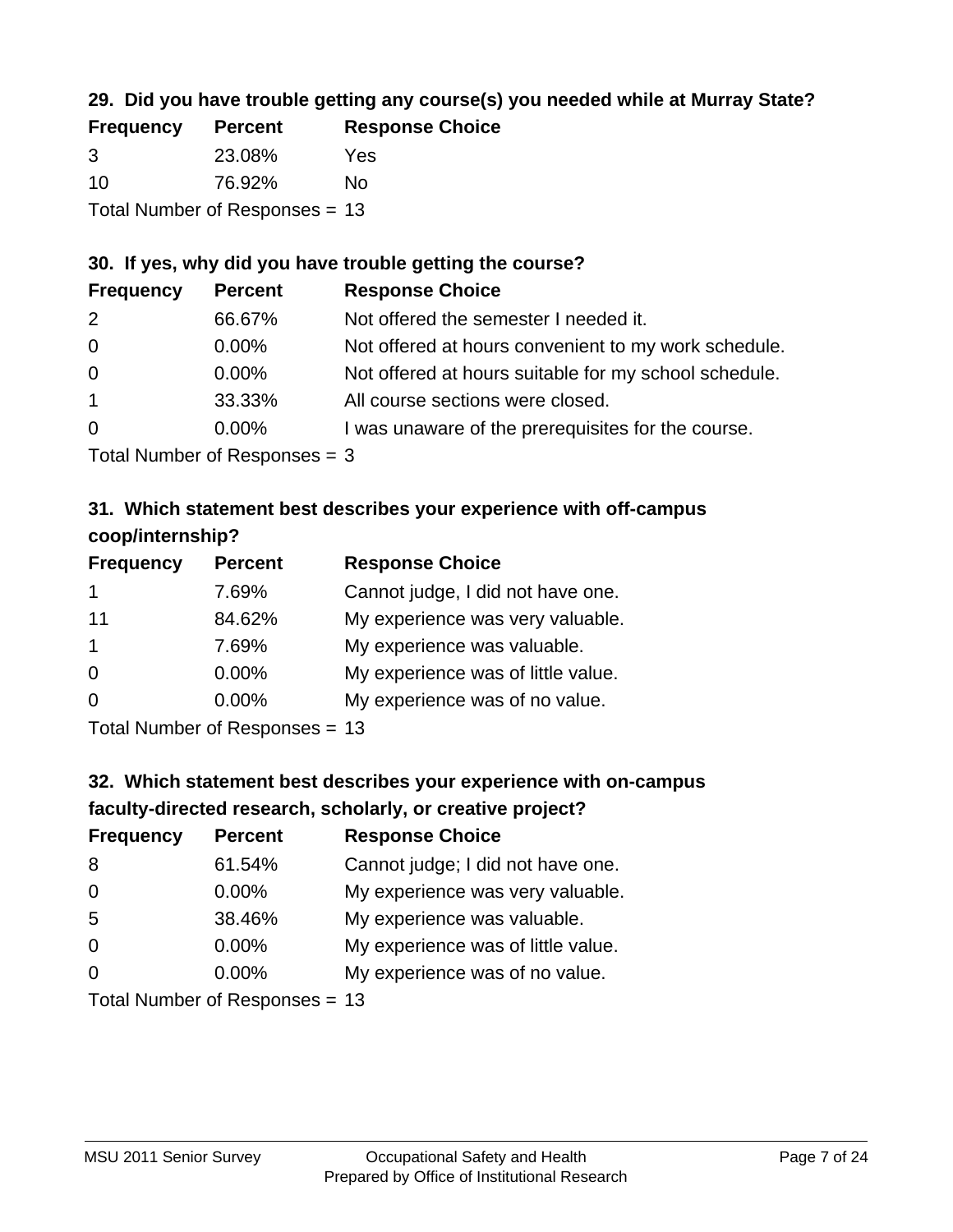#### **33. Which statement best describes your experience with academic advising in your major/area?**

| $\mathbf{u}$ yvu $\mathbf{u}$ yvu $\mathbf{v}$ |                |                                                       |
|------------------------------------------------|----------------|-------------------------------------------------------|
| <b>Frequency</b>                               | <b>Percent</b> | <b>Response Choice</b>                                |
| 0                                              | $0.00\%$       | Cannot judge; I did not make use of the opportunity.  |
| 12                                             | 92.31%         | I was satisfied with information my adviser provided. |
| $\mathbf{1}$                                   | 7.69%          | Advice was inaccurate, incomplete, or misleading.     |
| $\overline{0}$                                 | $0.00\%$       | My adviser was not available.                         |
|                                                |                |                                                       |

Total Number of Responses = 13

### **For questions 34-48, indicate the extent to which you were satisfied.**

| 34. Class size relative to type of course |  |  |  |  |  |  |  |  |
|-------------------------------------------|--|--|--|--|--|--|--|--|
|-------------------------------------------|--|--|--|--|--|--|--|--|

| <b>Frequency</b> | <b>Percent</b>                  | <b>Response Choice</b> |
|------------------|---------------------------------|------------------------|
| -7               | 53.85%                          | Very satisfied         |
| 6                | 46.15%                          | Satisfied              |
| $\Omega$         | $0.00\%$                        | <b>Dissatisfied</b>    |
| $\Omega$         | 0.00%                           | Very dissatisfied      |
|                  | Total Number of Responses $-13$ |                        |

Total Number of Responses = 13

#### **35. Out-of-class availability of faculty**

| <b>Frequency</b> | <b>Percent</b>            | <b>Response Choice</b> |
|------------------|---------------------------|------------------------|
| 4                | 30.77%                    | Very satisfied         |
| 9                | 69.23%                    | Satisfied              |
| $\Omega$         | $0.00\%$                  | <b>Dissatisfied</b>    |
| $\Omega$         | $0.00\%$                  | Very dissatisfied      |
|                  | Total Number of DoEROR 0. |                        |

Total Number of Responses = 13

### **36. Effectiveness of your high school preparation for college work**

| <b>Frequency</b> | <b>Percent</b>                 | <b>Response Choice</b> |
|------------------|--------------------------------|------------------------|
| 4                | 30.77%                         | Very satisfied         |
| -1               | 7.69%                          | Satisfied              |
| 6                | 46.15%                         | <b>Dissatisfied</b>    |
| 2                | 15.38%                         | Very dissatisfied      |
|                  | Total Number of Poenances - 13 |                        |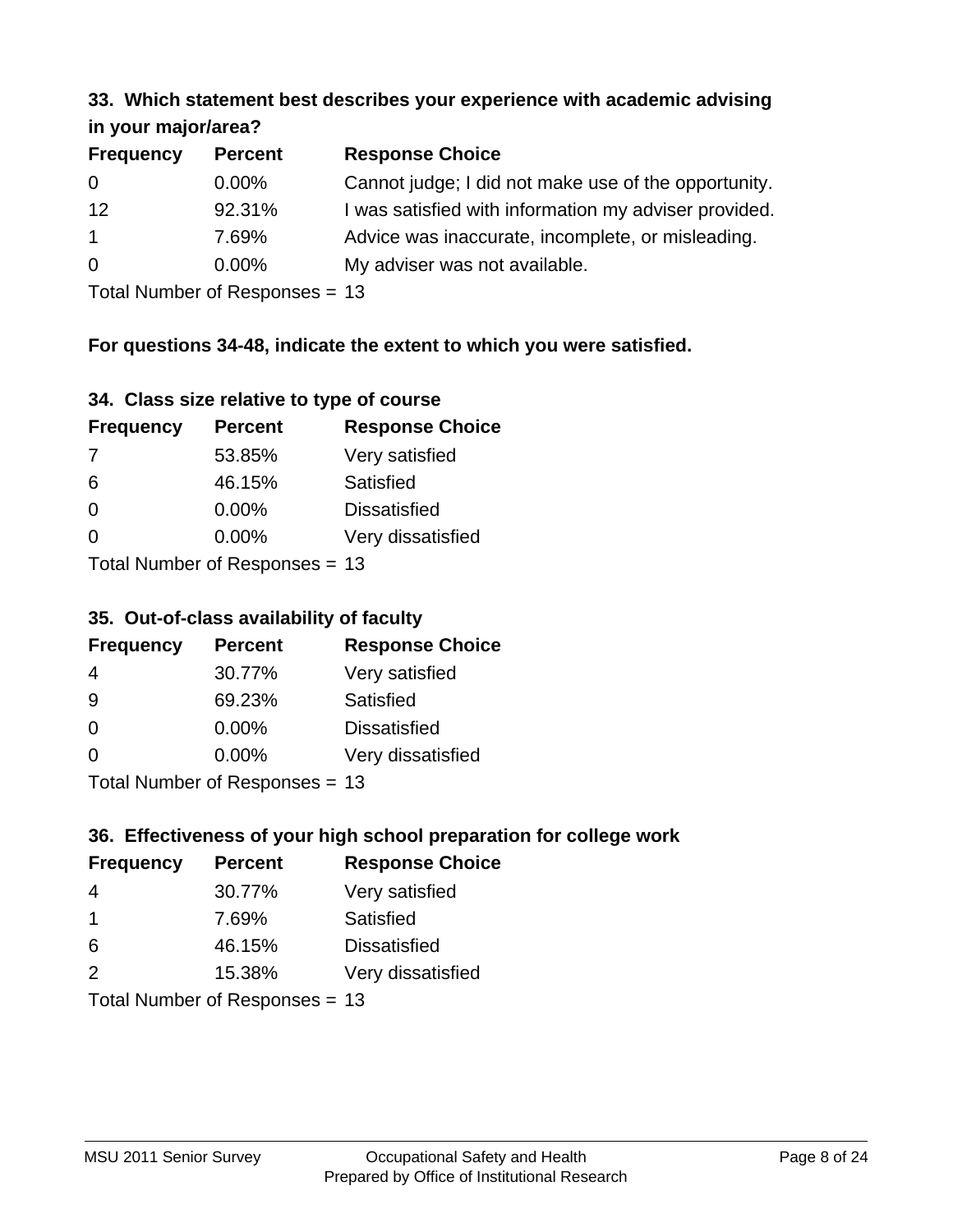### **37. Fairness of faculty in their treatment of individual students**

| <b>Frequency</b> | <b>Percent</b> | <b>Response Choice</b> |
|------------------|----------------|------------------------|
| 4                | 30.77%         | Very satisfied         |
| 8                | 61.54%         | Satisfied              |
|                  | 7.69%          | <b>Dissatisfied</b>    |
| 0                | 0.00%          | Very dissatisfied      |
|                  |                |                        |

Total Number of Responses = 13

#### **38. Overall quality of instruction at Murray State**

| <b>Frequency</b> | <b>Percent</b> | <b>Response Choice</b> |
|------------------|----------------|------------------------|
| 5                | 38.46%         | Very satisfied         |
| 6                | 46.15%         | Satisfied              |
| 2                | 15.38%         | <b>Dissatisfied</b>    |
| $\Omega$         | 0.00%          | Very dissatisfied      |
|                  |                |                        |

Total Number of Responses = 13

### **39. Quality of instruction in University Studies (General Education) courses**

| <b>Frequency</b> | <b>Percent</b>            | <b>Response Choice</b> |
|------------------|---------------------------|------------------------|
| 2                | 15.38%                    | Very satisfied         |
| 8                | 61.54%                    | Satisfied              |
| $\mathcal{P}$    | 15.38%                    | <b>Dissatisfied</b>    |
| -1               | 7.69%                     | Very dissatisfied      |
|                  | Total Number of Desponses |                        |

Total Number of Responses = 13

#### **40. Quality of instruction in your major**

| <b>Frequency</b> | <b>Percent</b>            | <b>Response Choice</b> |
|------------------|---------------------------|------------------------|
| 7                | 53.85%                    | Very satisfied         |
| 6                | 46.15%                    | Satisfied              |
| $\Omega$         | $0.00\%$                  | <b>Dissatisfied</b>    |
| $\Omega$         | 0.00%                     | Very dissatisfied      |
|                  | Total Number of Deepersee |                        |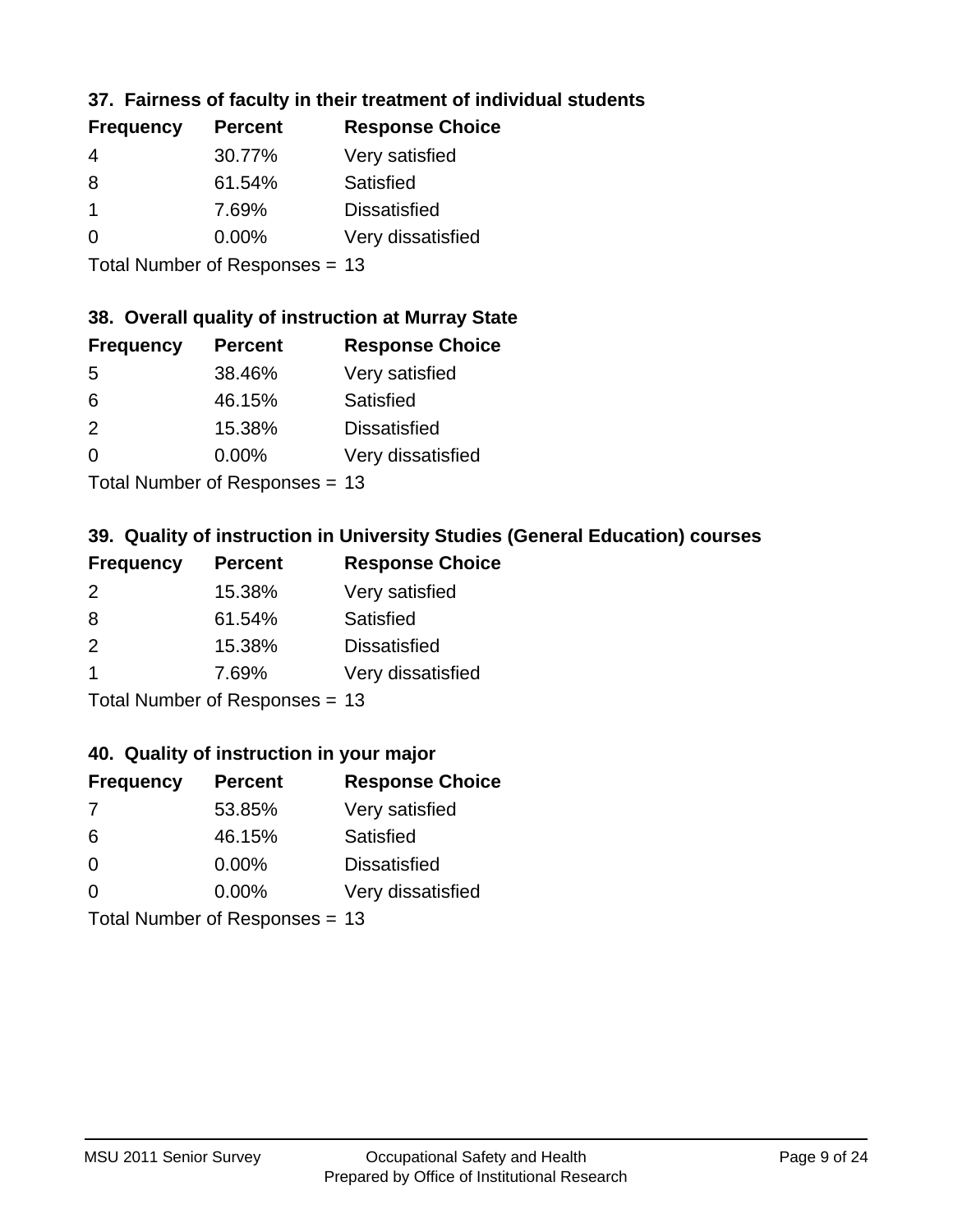### **41. Clarity of program objectives in your major**

| <b>Frequency</b> | <b>Percent</b> | <b>Response Choice</b> |
|------------------|----------------|------------------------|
| .5               | 38.46%         | Very satisfied         |
| 7                | 53.85%         | Satisfied              |
|                  | 7.69%          | <b>Dissatisfied</b>    |
| O                | $0.00\%$       | Very dissatisfied      |
|                  |                |                        |

Total Number of Responses = 13

#### **42. Intellectual challenge of the academic program**

| <b>Frequency</b> | <b>Percent</b> | <b>Response Choice</b> |
|------------------|----------------|------------------------|
| 6                | 46.15%         | Very satisfied         |
| 6                | 46.15%         | Satisfied              |
| -1               | 7.69%          | <b>Dissatisfied</b>    |
| $\Omega$         | 0.00%          | Very dissatisfied      |
|                  |                |                        |

Total Number of Responses = 13

### **43. Encouragement and information from your major department for employment after graduation**

| <b>Frequency</b> | <b>Percent</b>                           | <b>Response Choice</b> |
|------------------|------------------------------------------|------------------------|
| 8                | 61.54%                                   | Very satisfied         |
| 5                | 38.46%                                   | Satisfied              |
| 0                | $0.00\%$                                 | <b>Dissatisfied</b>    |
| $\Omega$         | 0.00%                                    | Very dissatisfied      |
|                  | $T$ at all Message and $D$ are a serious |                        |

Total Number of Responses = 13

### **44. Availability of opportunities to engage in a faculty-mentored research,**

### **scholarly, or creative project in your area of study/interest**

| <b>Frequency</b> | <b>Percent</b> | <b>Response Choice</b> |
|------------------|----------------|------------------------|
| 2                | 15.38%         | Very satisfied         |
| -7               | 53.85%         | Satisfied              |
| 3                | 23.08%         | <b>Dissatisfied</b>    |
|                  | 7.69%          | Very dissatisfied      |
|                  |                |                        |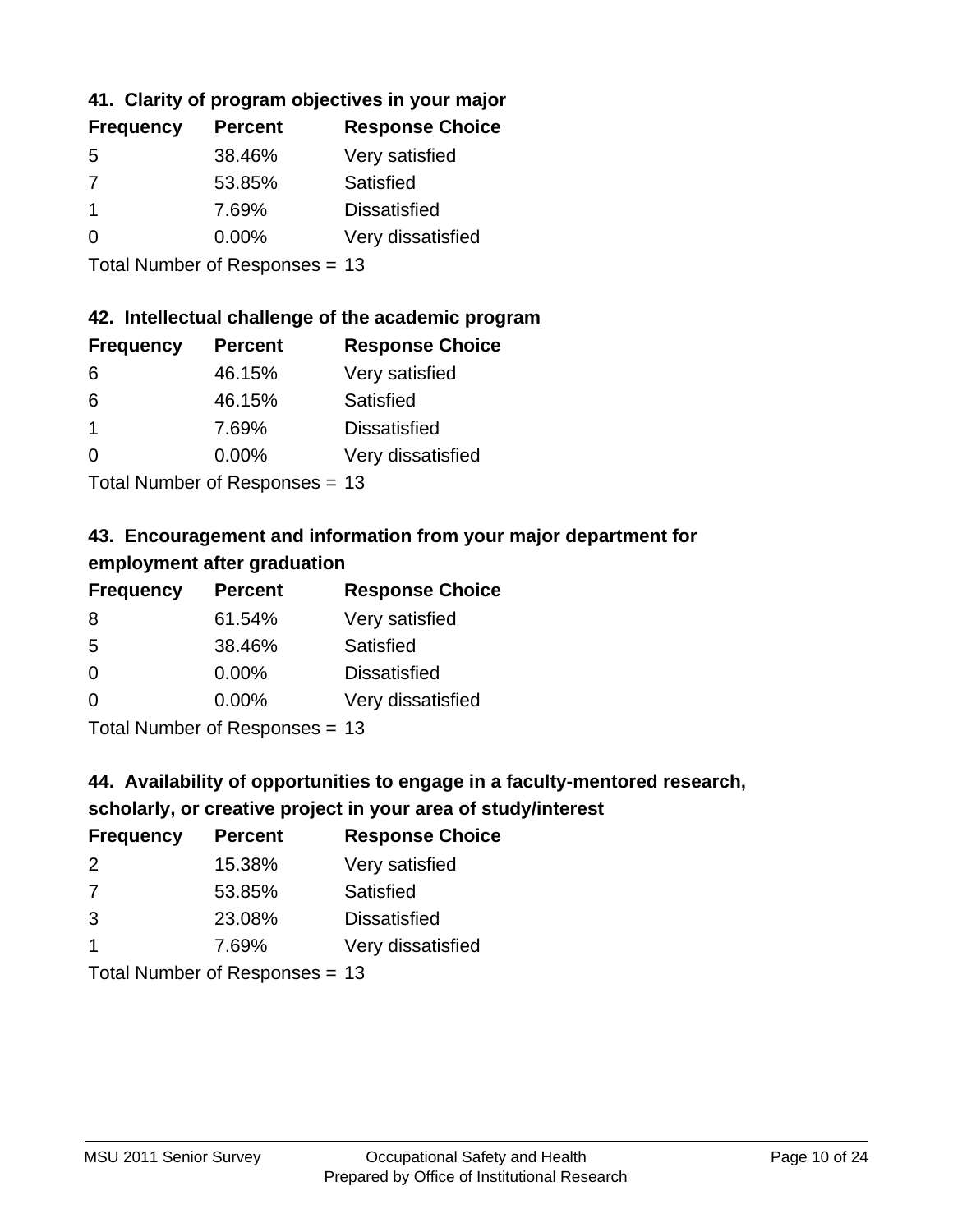#### **45. Library hours**

| <b>Frequency</b> | <b>Percent</b> | <b>Response Choice</b> |
|------------------|----------------|------------------------|
| 7                | 53.85%         | Very satisfied         |
| 3                | 23.08%         | Satisfied              |
| $\mathcal{P}$    | 15.38%         | <b>Dissatisfied</b>    |
|                  | 7.69%          | Very dissatisfied      |
|                  |                |                        |

Total Number of Responses = 13

### **46. Effectiveness of library personnel in meeting your information needs**

| <b>Frequency</b> | <b>Percent</b> | <b>Response Choice</b> |
|------------------|----------------|------------------------|
| 3                | 23.08%         | Very satisfied         |
| 8                | 61.54%         | Satisfied              |
| $\mathcal{P}$    | 15.38%         | <b>Dissatisfied</b>    |
| $\Omega$         | 0.00%          | Very dissatisfied      |
|                  |                |                        |

Total Number of Responses = 13

#### **47. Access to library resources on hand**

| <b>Frequency</b> | <b>Percent</b>            | <b>Response Choice</b> |
|------------------|---------------------------|------------------------|
| 4                | 30.77%                    | Very satisfied         |
| 7                | 53.85%                    | Satisfied              |
| -1               | 7.69%                     | <b>Dissatisfied</b>    |
|                  | 7.69%                     | Very dissatisfied      |
|                  | Total Number of Desponses |                        |

Total Number of Responses = 13

#### **48. Electronic access to library resources**

| <b>Frequency</b> | <b>Percent</b>                 | <b>Response Choice</b> |
|------------------|--------------------------------|------------------------|
| 4                | 30.77%                         | Very satisfied         |
| 7                | 53.85%                         | Satisfied              |
| -1               | 7.69%                          | <b>Dissatisfied</b>    |
| -1               | 7.69%                          | Very dissatisfied      |
|                  | Total Number of Responses = 13 |                        |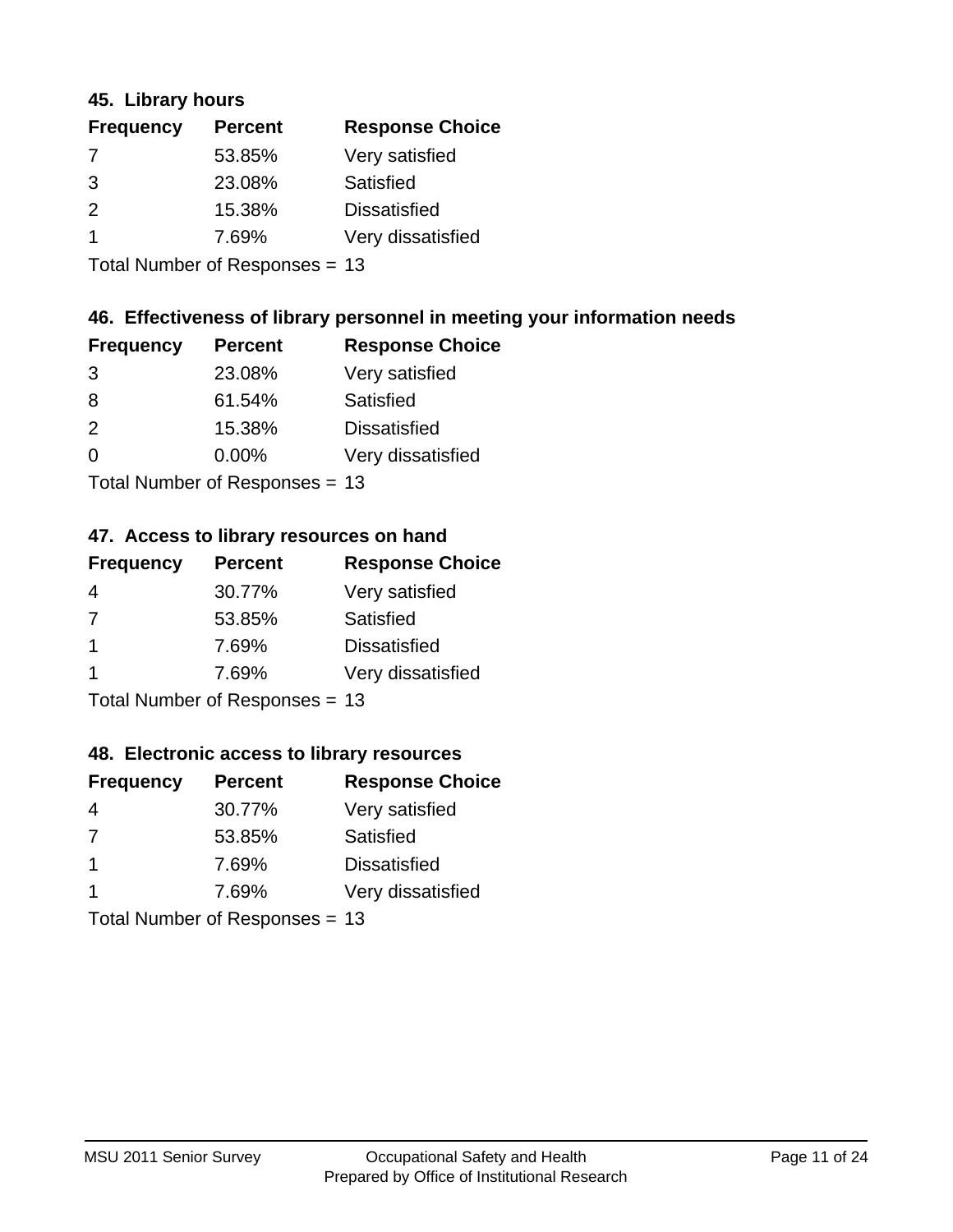**was in helping you achieve these goals. For questions 49-55, please indicate how effective University Studies at MSU** 

### **49. Writing Skills**

| <b>Frequency</b> | <b>Percent</b>                 | <b>Response Choice</b> |
|------------------|--------------------------------|------------------------|
| 4                | 33.33%                         | Very effective         |
| 6                | 50.00%                         | Effective              |
| 2                | 16.67%                         | Ineffective            |
| $\Omega$         | $0.00\%$                       | Very ineffective       |
|                  | Total Number of Responses = 12 |                        |

**50. Speaking Skills**

| <b>Frequency</b>        | <b>Percent</b>                 | <b>Response Choice</b> |
|-------------------------|--------------------------------|------------------------|
| 4                       | 33.33%                         | Very effective         |
| 7                       | 58.33%                         | Effective              |
| $\overline{\mathbf{1}}$ | 8.33%                          | Ineffective            |
| $\Omega$                | 0.00%                          | Very ineffective       |
|                         | Total Number of Poenances - 12 |                        |

Total Number of Responses = 12

#### **51. Critical Thinking Skills**

| <b>Frequency</b> | <b>Percent</b>            | <b>Response Choice</b> |
|------------------|---------------------------|------------------------|
| -5               | 41.67%                    | Very effective         |
| 6                | 50.00%                    | Effective              |
| $\mathbf 1$      | 8.33%                     | Ineffective            |
| $\Omega$         | 0.00%                     | Very ineffective       |
|                  | Total Number of DoEROR 0. |                        |

Total Number of Responses = 12

### **52. Computer Technology**

| <b>Frequency</b> | <b>Percent</b>                 | <b>Response Choice</b> |
|------------------|--------------------------------|------------------------|
| $\mathcal{P}$    | 16.67%                         | Very effective         |
| 8                | 66.67%                         | Effective              |
| 2                | 16.67%                         | Ineffective            |
| $\Omega$         | $0.00\%$                       | Very ineffective       |
|                  | Total Number of Responses = 12 |                        |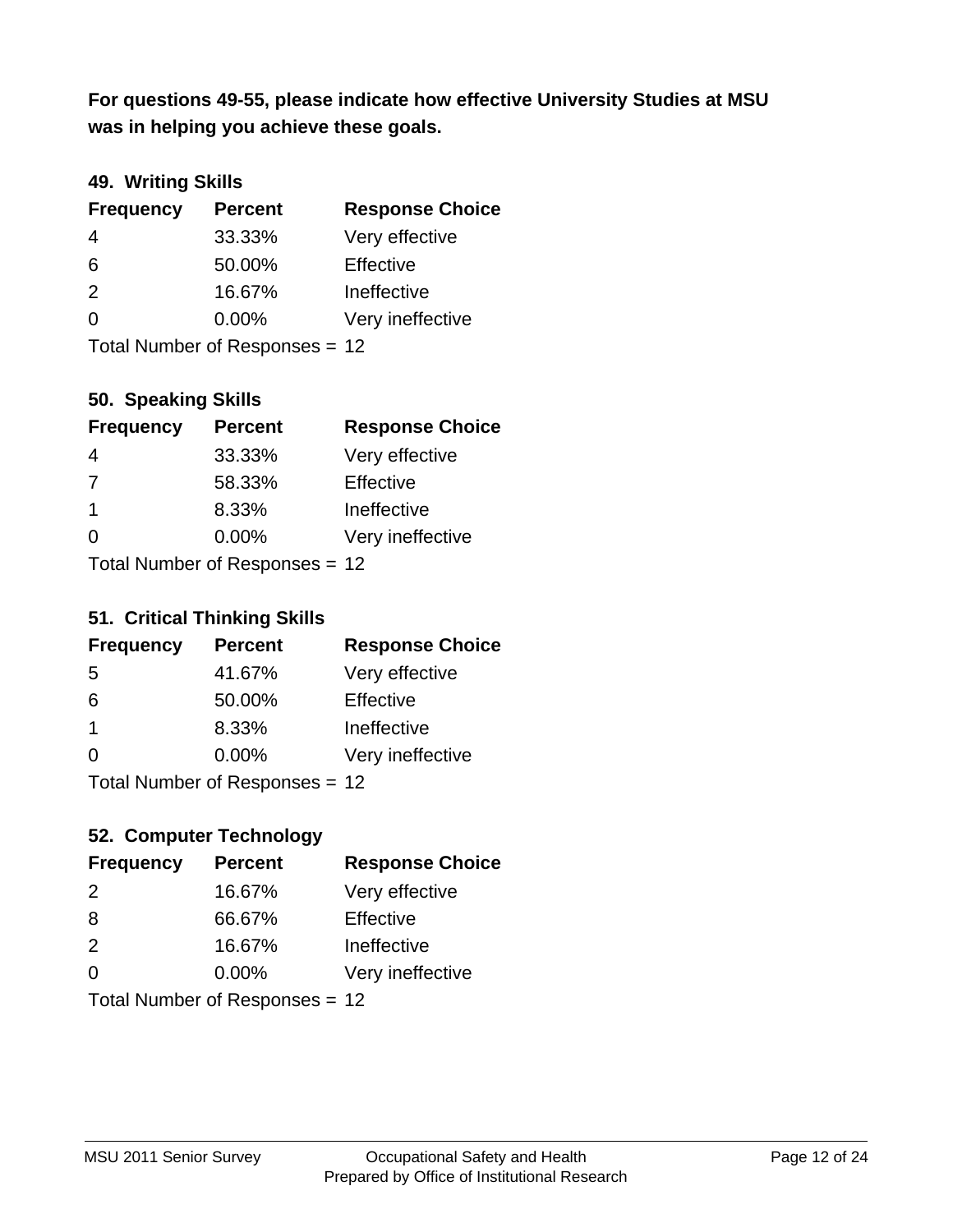### **53. General Knowledge in the liberal arts and sciences**

| <b>Frequency</b> | <b>Percent</b> | <b>Response Choice</b> |
|------------------|----------------|------------------------|
| $\mathcal{P}$    | 16.67%         | Very effective         |
| 7                | 58.33%         | Effective              |
| $\mathcal{P}$    | 16.67%         | Ineffective            |
|                  | 8.33%          | Very ineffective       |
|                  |                |                        |

Total Number of Responses = 12

#### **54. International Perspectives**

| <b>Frequency</b> | <b>Percent</b> | <b>Response Choice</b> |
|------------------|----------------|------------------------|
| -1               | 8.33%          | Very effective         |
| $\overline{7}$   | 58.33%         | Effective              |
| 3                | 25.00%         | Ineffective            |
| 1                | 8.33%          | Very ineffective       |
|                  |                |                        |

Total Number of Responses = 12

#### **55. Stimulation of interest in areas outside your chosen field of study**

| <b>Frequency</b> | <b>Percent</b>            | <b>Response Choice</b> |
|------------------|---------------------------|------------------------|
| 2                | 16.67%                    | Very effective         |
| 7                | 58.33%                    | Effective              |
| $\mathcal{P}$    | 16.67%                    | Ineffective            |
|                  | 8.33%                     | Very ineffective       |
|                  | Total Number of Deepersoo |                        |

Total Number of Responses = 12

### **For questions 56-83, please indicate how satisfactorily the following met your needs**

#### **56. African-American Student Services**

| <b>Frequency</b> | <b>Percent</b>                 | <b>Response Choice</b> |
|------------------|--------------------------------|------------------------|
| 13               | 100.00%                        | Did not use            |
| $\Omega$         | 0.00%                          | Very satisfied         |
| $\Omega$         | 0.00%                          | Satisfied              |
| $\Omega$         | $0.00\%$                       | <b>Dissatisfied</b>    |
| $\Omega$         | 0.00%                          | Very dissatisfied      |
|                  | Total Number of Responses = 13 |                        |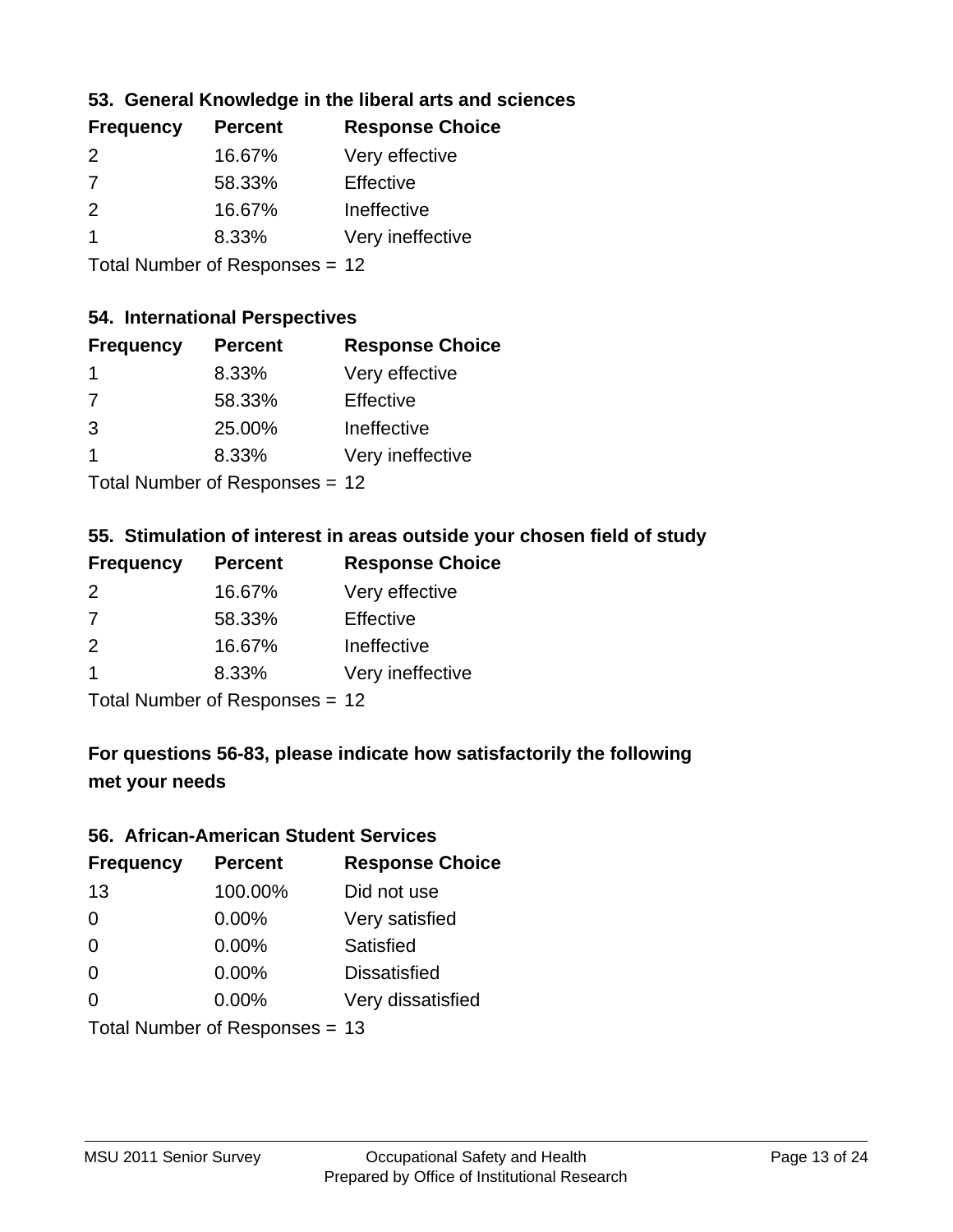#### **57. Career Services Office**

| <b>Frequency</b> | <b>Percent</b> | <b>Response Choice</b> |
|------------------|----------------|------------------------|
| 4                | 30.77%         | Did not use            |
| 4                | 30.77%         | Very satisfied         |
| 5                | 38.46%         | Satisfied              |
| ∩                | 0.00%          | <b>Dissatisfied</b>    |
|                  | $0.00\%$       | Very dissatisfied      |
|                  |                |                        |

Total Number of Responses = 13

### **58. Counseling and Testing Center**

| <b>Frequency</b> | <b>Percent</b>             | <b>Response Choice</b> |
|------------------|----------------------------|------------------------|
| 13               | 100.00%                    | Did not use            |
| 0                | 0.00%                      | Very satisfied         |
| $\Omega$         | 0.00%                      | <b>Satisfied</b>       |
| $\Omega$         | 0.00%                      | <b>Dissatisfied</b>    |
| 0                | 0.00%                      | Very dissatisfied      |
|                  | Total Number of Deparation |                        |

Total Number of Responses = 13

#### **59. Cultural programming and activities**

| <b>Frequency</b> | <b>Percent</b>                 | <b>Response Choice</b> |
|------------------|--------------------------------|------------------------|
| 12               | 92.31%                         | Did not use            |
| $\Omega$         | 0.00%                          | Very satisfied         |
| -1               | 7.69%                          | Satisfied              |
| $\Omega$         | 0.00%                          | <b>Dissatisfied</b>    |
| $\Omega$         | $0.00\%$                       | Very dissatisfied      |
|                  | Total Number of Poenances - 13 |                        |

I otal Number of Responses = 13

#### **60. E-study courses**

| <b>Frequency</b> | <b>Percent</b>                 | <b>Response Choice</b> |
|------------------|--------------------------------|------------------------|
| 2                | 15.38%                         | Did not use            |
| 6                | 46.15%                         | Very satisfied         |
| 5                | 38.46%                         | Satisfied              |
| $\Omega$         | $0.00\%$                       | <b>Dissatisfied</b>    |
| $\Omega$         | 0.00%                          | Very dissatisfied      |
|                  | Total Number of Responses = 13 |                        |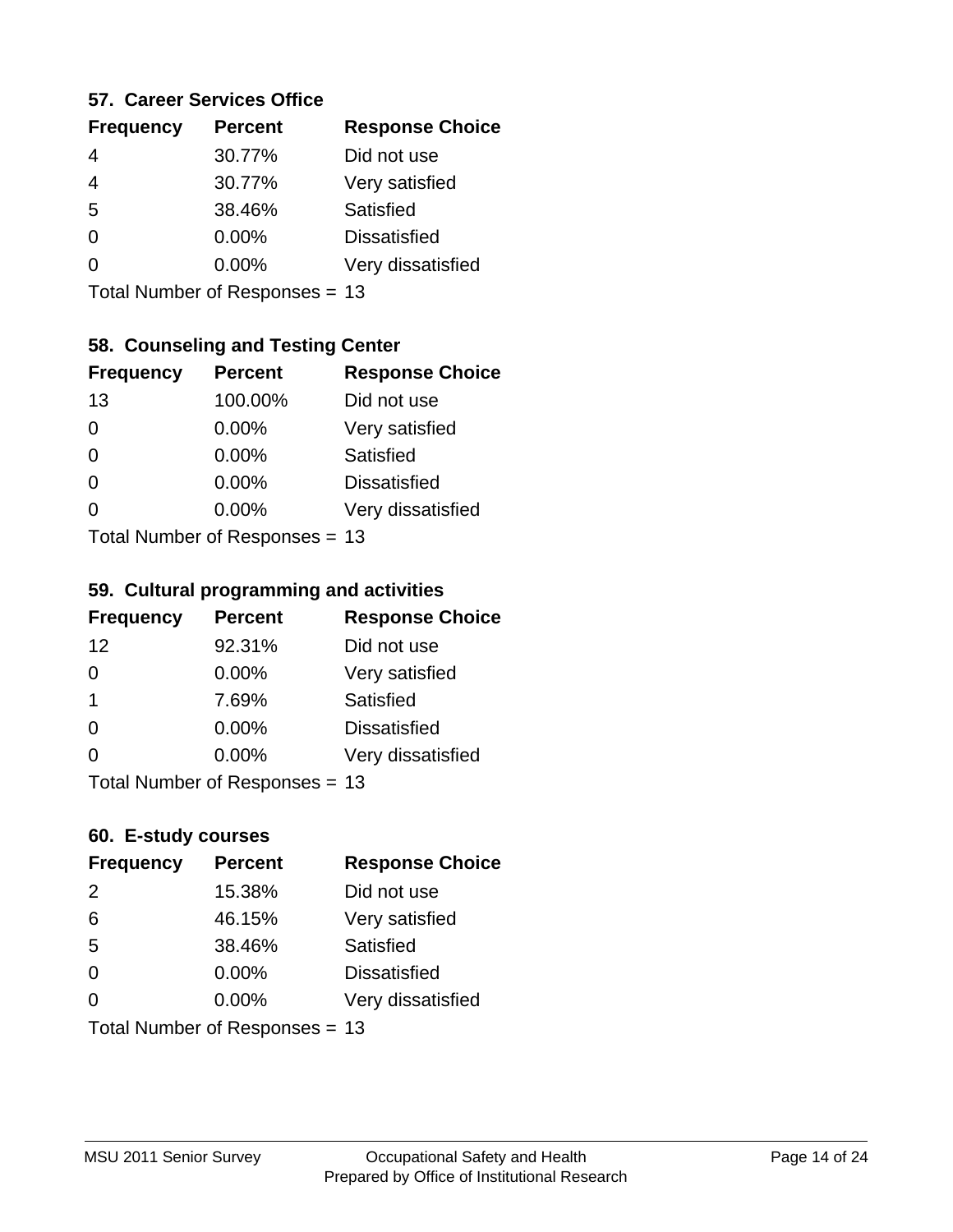#### **61. Food Services**

| <b>Frequency</b> | <b>Percent</b> | <b>Response Choice</b> |
|------------------|----------------|------------------------|
| 3                | 23.08%         | Did not use            |
| 4                | 30.77%         | Very satisfied         |
| 6                | 46.15%         | Satisfied              |
| $\Omega$         | $0.00\%$       | <b>Dissatisfied</b>    |
| ∩                | $0.00\%$       | Very dissatisfied      |
|                  |                |                        |

Total Number of Responses = 13

### **62. Greek life and activities**

| <b>Frequency</b> | <b>Percent</b>                 | <b>Response Choice</b> |
|------------------|--------------------------------|------------------------|
| -7               | 53.85%                         | Did not use            |
| 5                | 38.46%                         | Very satisfied         |
| $\Omega$         | 0.00%                          | Satisfied              |
| 1                | 7.69%                          | <b>Dissatisfied</b>    |
| 0                | $0.00\%$                       | Very dissatisfied      |
|                  | Total Number of Responses = 13 |                        |

#### **63. Health Services**

| <b>Frequency</b>        | <b>Percent</b>            | <b>Response Choice</b> |
|-------------------------|---------------------------|------------------------|
| 6                       | 46.15%                    | Did not use            |
| 3                       | 23.08%                    | Very satisfied         |
| 3                       | 23.08%                    | Satisfied              |
| $\overline{\mathbf{1}}$ | 7.69%                     | <b>Dissatisfied</b>    |
| $\Omega$                | $0.00\%$                  | Very dissatisfied      |
|                         | Total Number of Desponses |                        |

Total Number of Responses = 13

### **64. Honor Societies/Departmental Clubs/Special Interest Organizations**

| <b>Frequency</b> | <b>Percent</b>                 | <b>Response Choice</b> |
|------------------|--------------------------------|------------------------|
| 5                | 38.46%                         | Did not use            |
| 6                | 46.15%                         | Very satisfied         |
| 2                | 15.38%                         | Satisfied              |
| $\Omega$         | $0.00\%$                       | <b>Dissatisfied</b>    |
| $\Omega$         | 0.00%                          | Very dissatisfied      |
|                  | Total Number of Responses = 13 |                        |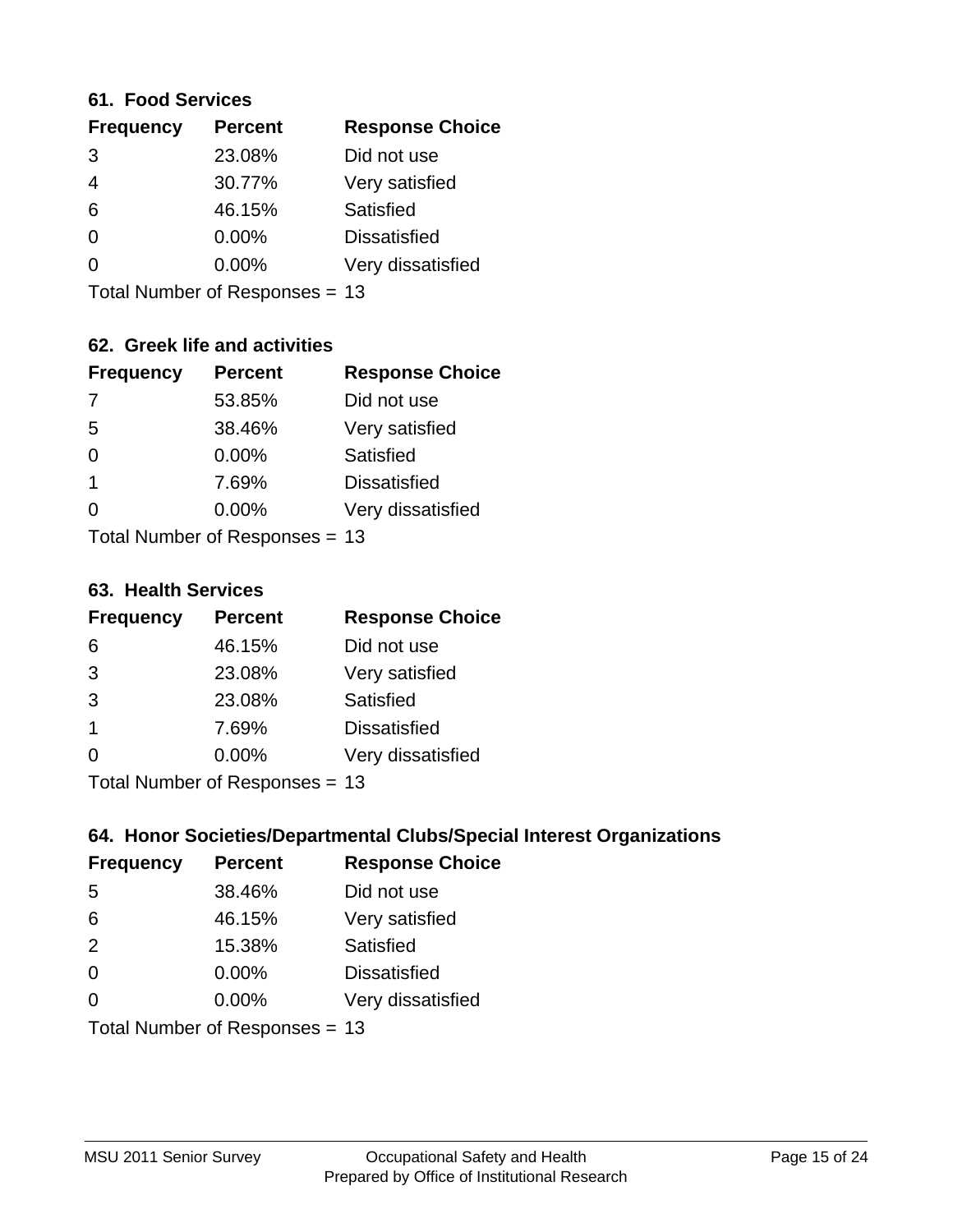#### **65. International Programs and activities**

| <b>Frequency</b> | <b>Percent</b> | <b>Response Choice</b> |
|------------------|----------------|------------------------|
| 12               | 92.31%         | Did not use            |
| 0                | $0.00\%$       | Very satisfied         |
| 1                | 7.69%          | Satisfied              |
| O                | $0.00\%$       | <b>Dissatisfied</b>    |
|                  | $0.00\%$       | Very dissatisfied      |
|                  |                |                        |

Total Number of Responses = 13

### **66. International student support services**

| <b>Frequency</b> | <b>Percent</b>            | <b>Response Choice</b> |
|------------------|---------------------------|------------------------|
| 12               | 92.31%                    | Did not use            |
| $\Omega$         | 0.00%                     | Very satisfied         |
| 1                | 7.69%                     | Satisfied              |
| $\Omega$         | 0.00%                     | <b>Dissatisfied</b>    |
| 0                | 0.00%                     | Very dissatisfied      |
|                  | Total Number of Desponses |                        |

Total Number of Responses = 13

#### **67. Intramural Sports and Recreation**

| <b>Frequency</b> | <b>Percent</b>                  | <b>Response Choice</b> |
|------------------|---------------------------------|------------------------|
| 7                | 53.85%                          | Did not use            |
| $\overline{4}$   | 30.77%                          | Very satisfied         |
| 2                | 15.38%                          | Satisfied              |
| $\Omega$         | 0.00%                           | <b>Dissatisfied</b>    |
| $\Omega$         | 0.00%                           | Very dissatisfied      |
|                  | $Total Number of Denonose = 42$ |                        |

I otal Number of Responses = 13

### **68. Lowry Center/Community College**

| <b>Frequency</b>        | <b>Percent</b>                 | <b>Response Choice</b> |
|-------------------------|--------------------------------|------------------------|
| -9                      | 69.23%                         | Did not use            |
| $\Omega$                | 0.00%                          | Very satisfied         |
| 3                       | 23.08%                         | Satisfied              |
| $\overline{\mathbf{1}}$ | 7.69%                          | <b>Dissatisfied</b>    |
| $\Omega$                | $0.00\%$                       | Very dissatisfied      |
|                         | Total Number of Responses = 13 |                        |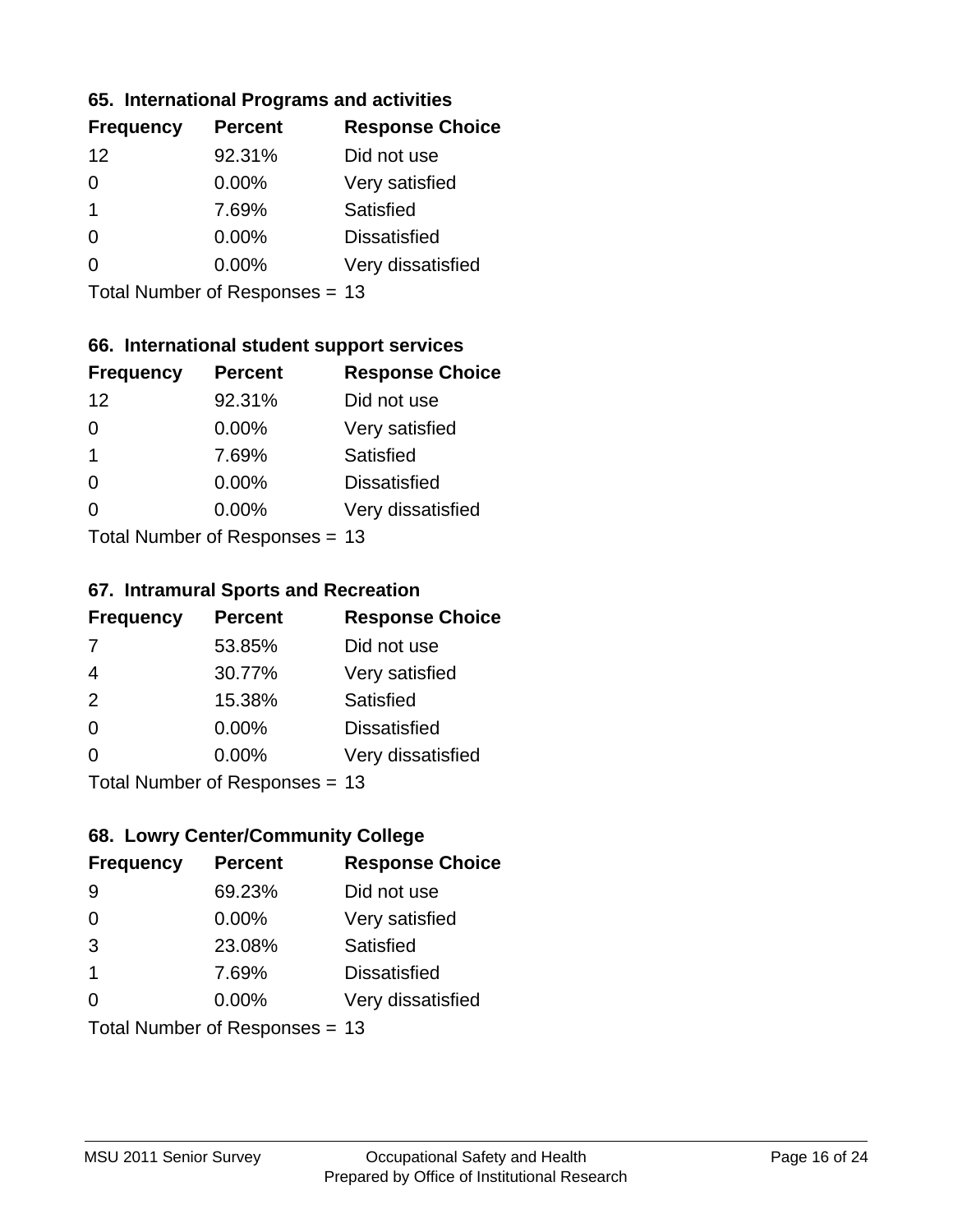### **69. Library**

| <b>Frequency</b> | <b>Percent</b> | <b>Response Choice</b> |
|------------------|----------------|------------------------|
|                  | 7.69%          | Did not use            |
| 7                | 53.85%         | Very satisfied         |
| 5                | 38.46%         | Satisfied              |
| $\Omega$         | $0.00\%$       | <b>Dissatisfied</b>    |
| O                | $0.00\%$       | Very dissatisfied      |
|                  |                |                        |

Total Number of Responses = 13

### **70. MAP Report**

| <b>Frequency</b> | <b>Percent</b>                 | <b>Response Choice</b> |
|------------------|--------------------------------|------------------------|
| 0                | 0.00%                          | Did not use            |
| 6                | 46.15%                         | Very satisfied         |
| 7                | 53.85%                         | Satisfied              |
| $\Omega$         | 0.00%                          | <b>Dissatisfied</b>    |
| 0                | $0.00\%$                       | Very dissatisfied      |
|                  | Total Number of Responses = 13 |                        |

#### **71. MSU Web site**

| <b>Frequency</b> | <b>Percent</b>                 | <b>Response Choice</b> |
|------------------|--------------------------------|------------------------|
| $\Omega$         | $0.00\%$                       | Did not use            |
| 7                | 53.85%                         | Very satisfied         |
| 5                | 38.46%                         | Satisfied              |
| -1               | 7.69%                          | <b>Dissatisfied</b>    |
| ∩                | 0.00%                          | Very dissatisfied      |
|                  | Total Number of Responses = 13 |                        |

### **72. NCAA Sports**

| <b>Frequency</b> | <b>Percent</b>                 | <b>Response Choice</b> |
|------------------|--------------------------------|------------------------|
| 8                | 61.54%                         | Did not use            |
| 2                | 15.38%                         | Very satisfied         |
| 2                | 15.38%                         | Satisfied              |
| $\mathbf 1$      | 7.69%                          | <b>Dissatisfied</b>    |
| $\Omega$         | $0.00\%$                       | Very dissatisfied      |
|                  | Total Number of Responses = 13 |                        |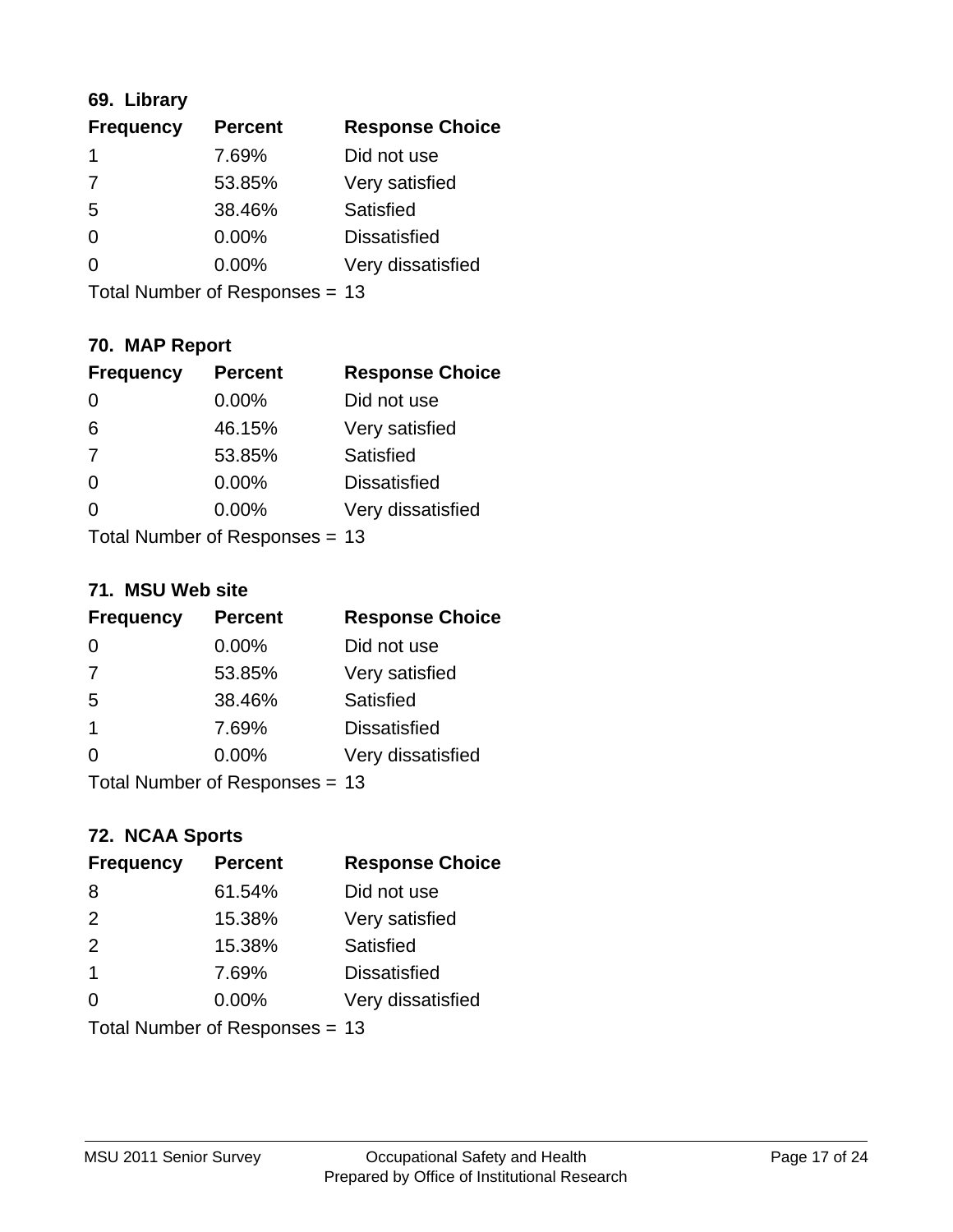#### **73. Online courses that are not e-study**

| <b>Frequency</b> | <b>Percent</b> | <b>Response Choice</b> |
|------------------|----------------|------------------------|
| 8                | 61.54%         | Did not use            |
| $\mathcal{P}$    | 15.38%         | Very satisfied         |
| 3                | 23.08%         | Satisfied              |
| 0                | 0.00%          | <b>Dissatisfied</b>    |
|                  | $0.00\%$       | Very dissatisfied      |
|                  |                |                        |

Total Number of Responses = 13

### **74. Racer Touch Registration**

| <b>Frequency</b>                | <b>Percent</b> | <b>Response Choice</b> |
|---------------------------------|----------------|------------------------|
| 0                               | 0.00%          | Did not use            |
| $\overline{4}$                  | 30.77%         | Very satisfied         |
| 7                               | 53.85%         | <b>Satisfied</b>       |
| 2                               | 15.38%         | <b>Dissatisfied</b>    |
| 0                               | $0.00\%$       | Very dissatisfied      |
| $Total$ Number of Despenses $-$ |                |                        |

Total Number of Responses = 13

#### **75. Residential College programming and activities**

| <b>Frequency</b> | <b>Percent</b>                   | <b>Response Choice</b> |
|------------------|----------------------------------|------------------------|
| 7                | 53.85%                           | Did not use            |
| 2                | 15.38%                           | Very satisfied         |
| $\overline{4}$   | 30.77%                           | Satisfied              |
| $\Omega$         | 0.00%                            | <b>Dissatisfied</b>    |
| $\Omega$         | 0.00%                            | Very dissatisfied      |
|                  | $Total Number of Doepopose = 42$ |                        |

Total Number of Responses = 13

#### **76. Scholarships/grants/student employment**

| <b>Frequency</b> | <b>Percent</b>                 | <b>Response Choice</b> |
|------------------|--------------------------------|------------------------|
| 4                | 30.77%                         | Did not use            |
| 3                | 23.08%                         | Very satisfied         |
| 5                | 38.46%                         | Satisfied              |
| $\mathbf 1$      | 7.69%                          | <b>Dissatisfied</b>    |
| 0                | $0.00\%$                       | Very dissatisfied      |
|                  | Total Number of Responses = 13 |                        |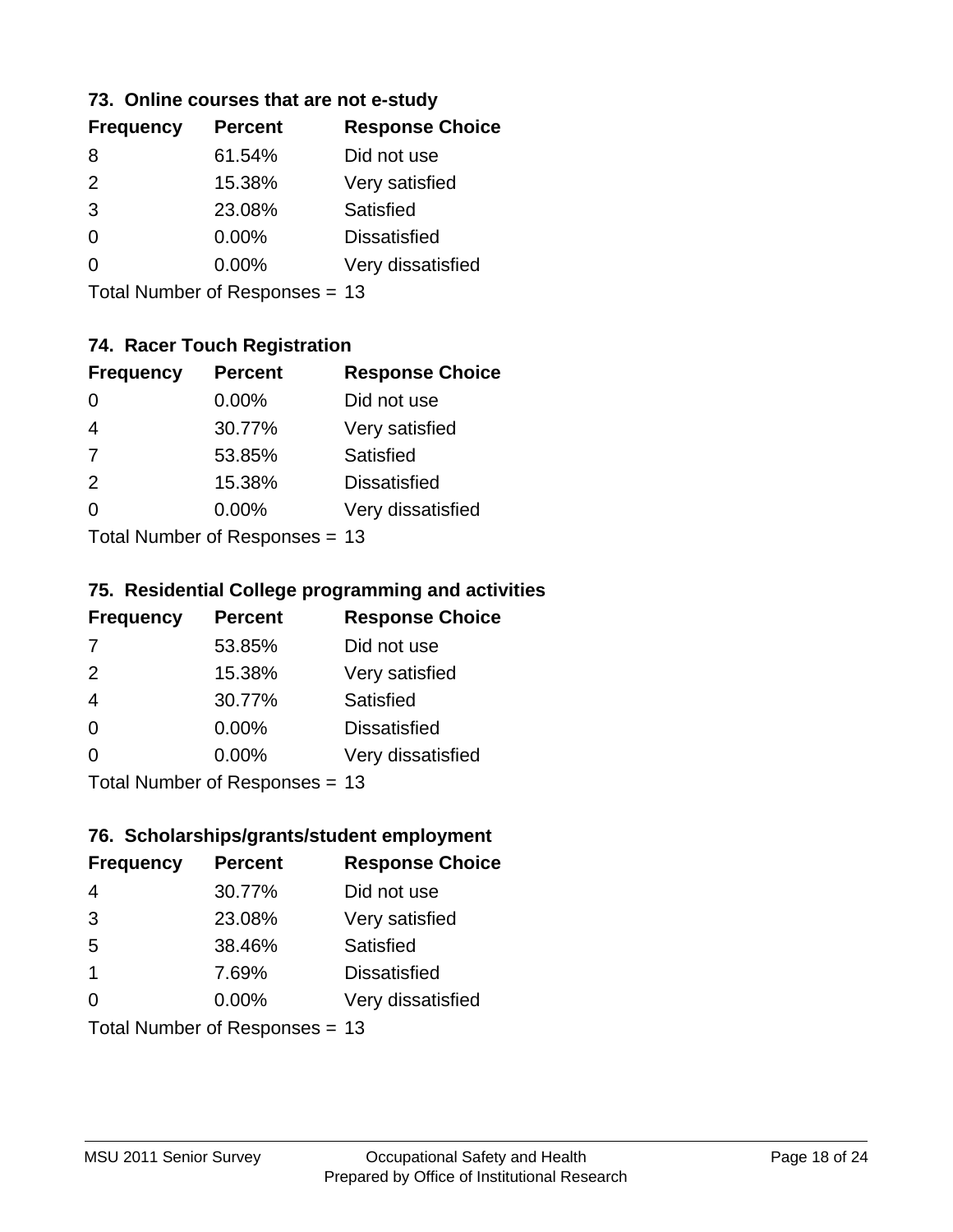#### **77. Security Services**

| <b>Frequency</b> | <b>Percent</b> | <b>Response Choice</b> |
|------------------|----------------|------------------------|
| 9                | 69.23%         | Did not use            |
| $\mathcal{P}$    | 15.38%         | Very satisfied         |
| 2                | 15.38%         | Satisfied              |
| $\Omega$         | $0.00\%$       | <b>Dissatisfied</b>    |
| ∩                | $0.00\%$       | Very dissatisfied      |
|                  |                |                        |

Total Number of Responses = 13

### **78. Services for non-traditional students**

| <b>Frequency</b>           | <b>Percent</b> | <b>Response Choice</b> |
|----------------------------|----------------|------------------------|
| 13                         | 100.00%        | Did not use            |
| 0                          | 0.00%          | Very satisfied         |
| $\Omega$                   | 0.00%          | <b>Satisfied</b>       |
| $\Omega$                   | 0.00%          | <b>Dissatisfied</b>    |
| 0                          | 0.00%          | Very dissatisfied      |
| Total Number of Deparation |                |                        |

Total Number of Responses = 13

### **79. Student Support Services (Trio)**

| <b>Frequency</b> | <b>Percent</b>                  | <b>Response Choice</b> |
|------------------|---------------------------------|------------------------|
| 12               | 92.31%                          | Did not use            |
| $\Omega$         | 0.00%                           | Very satisfied         |
| -1               | 7.69%                           | Satisfied              |
| $\Omega$         | 0.00%                           | <b>Dissatisfied</b>    |
| $\Omega$         | 0.00%                           | Very dissatisfied      |
|                  | $Total Number of Denonose = 42$ |                        |

I otal Number of Responses = 13

### **80. Student PIN System**

| <b>Frequency</b> | <b>Percent</b>                 | <b>Response Choice</b> |
|------------------|--------------------------------|------------------------|
| -1               | 7.69%                          | Did not use            |
| 6                | 46.15%                         | Very satisfied         |
| 6                | 46.15%                         | Satisfied              |
| $\Omega$         | $0.00\%$                       | <b>Dissatisfied</b>    |
| $\Omega$         | $0.00\%$                       | Very dissatisfied      |
|                  | Total Number of Responses = 13 |                        |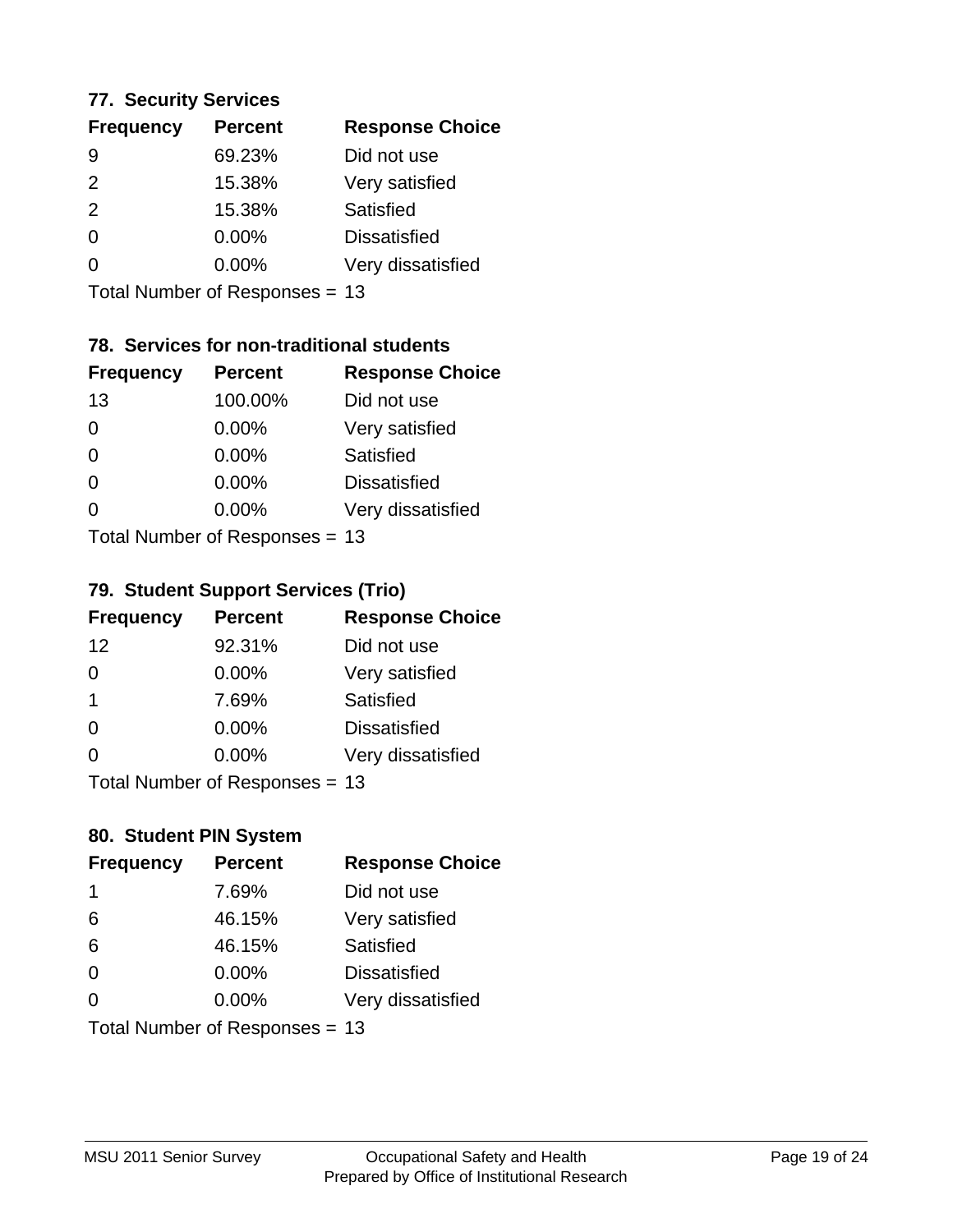### **81. Student Records/Transcript Services**

| <b>Frequency</b> | <b>Percent</b> | <b>Response Choice</b> |
|------------------|----------------|------------------------|
| $\mathcal{P}$    | 15.38%         | Did not use            |
| 4                | 30.77%         | Very satisfied         |
| 6                | 46.15%         | Satisfied              |
| ∩                | 0.00%          | <b>Dissatisfied</b>    |
|                  | 7.69%          | Very dissatisfied      |

Total Number of Responses = 13

### **82. Computer and Internet access for study and research needs**

| <b>Frequency</b> | <b>Percent</b>            | <b>Response Choice</b> |
|------------------|---------------------------|------------------------|
| 1                | 7.69%                     | Did not use            |
| 6                | 46.15%                    | Very satisfied         |
| 6                | 46.15%                    | Satisfied              |
| $\Omega$         | 0.00%                     | <b>Dissatisfied</b>    |
| ∩                | 0.00%                     | Very dissatisfied      |
|                  | Total Number of Deepensee |                        |

Total Number of Responses = 13

#### **83. Women's Center**

| <b>Frequency</b>          | <b>Percent</b> | <b>Response Choice</b> |
|---------------------------|----------------|------------------------|
| 13                        | 100.00%        | Did not use            |
| $\Omega$                  | $0.00\%$       | Very satisfied         |
| $\Omega$                  | $0.00\%$       | Satisfied              |
| $\Omega$                  | $0.00\%$       | <b>Dissatisfied</b>    |
| ∩                         | 0.00%          | Very dissatisfied      |
| Total Number of Desponses |                |                        |

Total Number of Responses = 13

### **84. To what extent did you participate in Residential College activities?**

| <b>Frequency</b> | <b>Percent</b>            | <b>Response Choice</b> |
|------------------|---------------------------|------------------------|
| -8               | 61.54%                    | Did not participate    |
| $\mathcal{P}$    | 15.38%                    | Frequently             |
| -1               | 7.69%                     | Occasionally           |
| $\mathcal{P}$    | 15.38%                    | Seldom                 |
|                  | Total Number of DoEROR 0. |                        |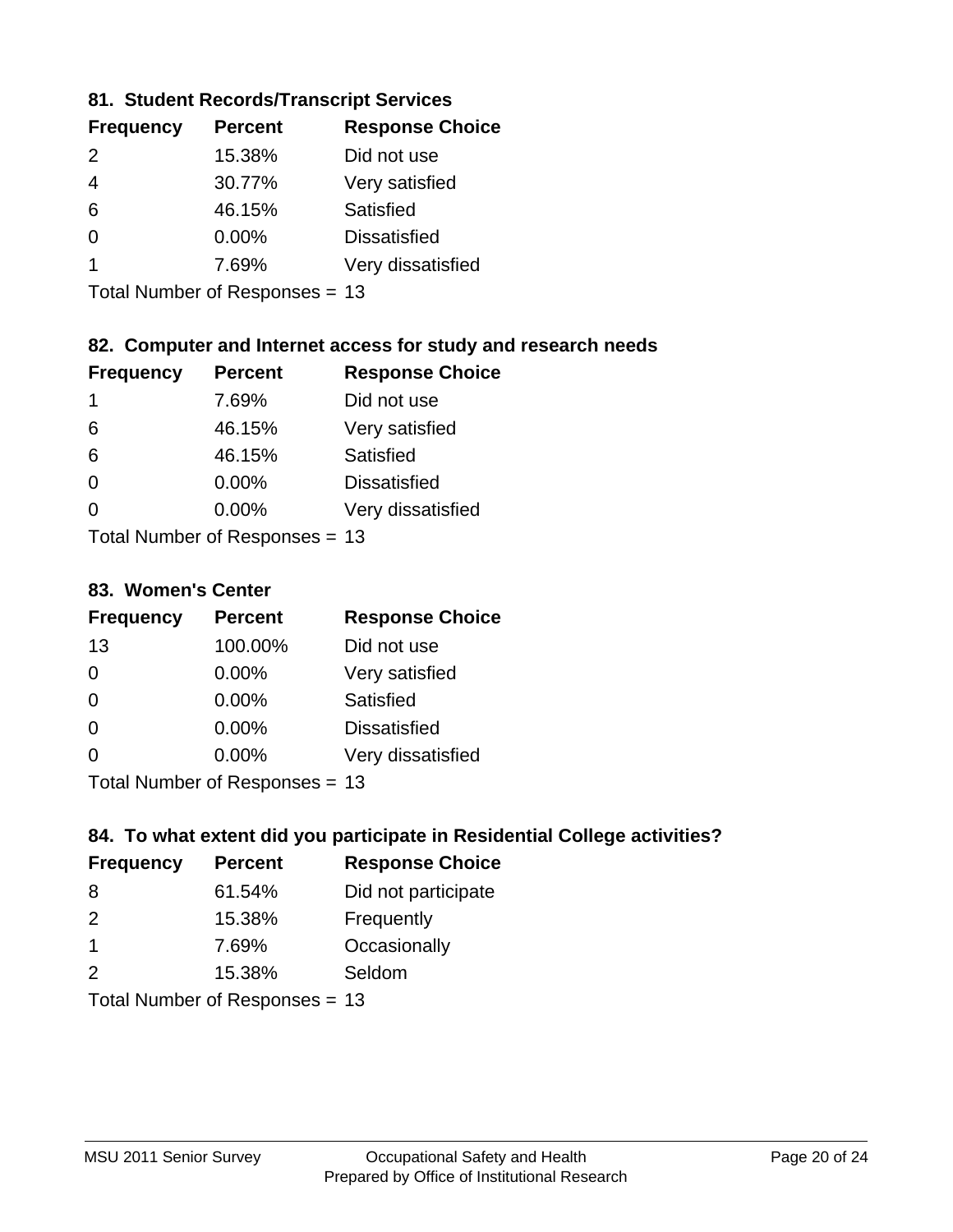| <b>Frequency</b> | <b>Percent</b> | <b>Response Choice</b>                 |
|------------------|----------------|----------------------------------------|
| -4               | 30.77%         | Not familiar with Residential Colleges |
| $\overline{2}$   | 15.38%         | Very positive                          |
| -4               | 30.77%         | Positive                               |
|                  | 7.69%          | <b>Negative</b>                        |
| $\mathcal{P}$    | 15.38%         | Very negative                          |
|                  |                |                                        |

**85. Which phrase best describes your opinion of Residential Colleges?**

Total Number of Responses = 13

#### **Questions 86-95**

**University Graduate." Please indicate how effective your MSU experience was in The University has formulated ten desired "Characteristics of the Murray State enhancing your abilities in each area.**

**86. Engage in mature, independent and creative thought and express that thought effectively in oral and written communication;**

| <b>Frequency</b> | <b>Percent</b> | <b>Response Choice</b> |
|------------------|----------------|------------------------|
| 4                | 30.77%         | Very effective         |
| 9                | 69.23%         | Effective              |
| 0                | 0.00%          | Ineffective            |
| $\Omega$         | $0.00\%$       | Very ineffective       |
|                  |                |                        |

Total Number of Responses = 13

**87. Understand and apply the critical and scientific methodologies that** 

**academic disciplines employ to discover knowledge and ascertain its validity;**

| <b>Frequency</b> | <b>Percent</b> | <b>Response Choice</b> |
|------------------|----------------|------------------------|
| 3                | 23.08%         | Very effective         |
| 9                | 69.23%         | Effective              |
| -1               | 7.69%          | Ineffective            |
| $\Omega$         | 0.00%          | Very ineffective       |
|                  |                |                        |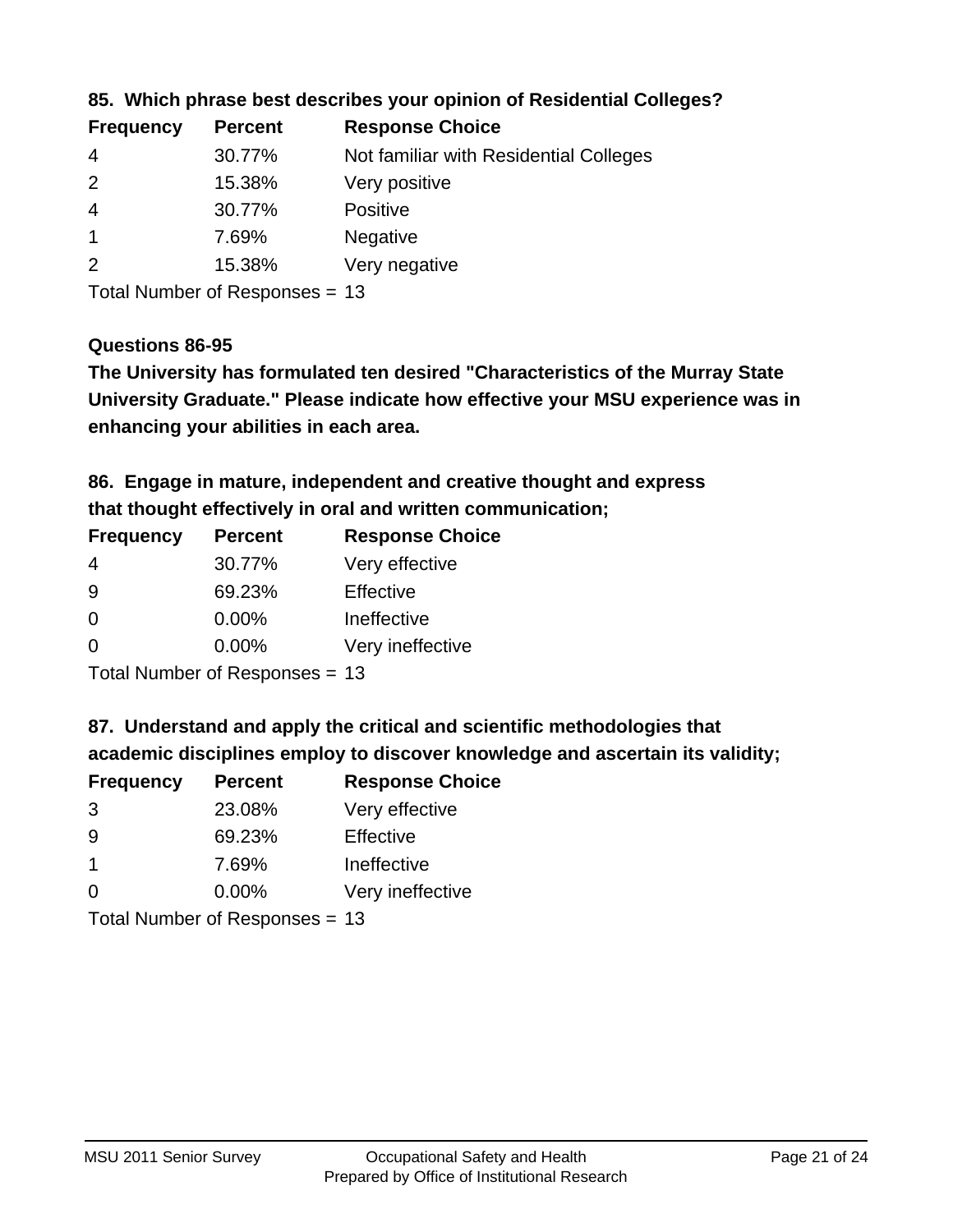### **88. Apply sound standards of information gathering, analysis and evaluation to reach logical decisions;**

| <b>Frequency</b> | <b>Percent</b> | <b>Response Choice</b> |
|------------------|----------------|------------------------|
| 4                | 30.77%         | Very effective         |
| 9                | 69.23%         | Effective              |
| $\Omega$         | 0.00%          | Ineffective            |
| $\Omega$         | $0.00\%$       | Very ineffective       |
|                  |                |                        |

Total Number of Responses = 13

### **89. Understand the roles and applications of science and technology in the solution of the problems of a changing world;**

| <b>Frequency</b>                                        | <b>Percent</b> | <b>Response Choice</b> |
|---------------------------------------------------------|----------------|------------------------|
| 3                                                       | 23.08%         | Very effective         |
| 7                                                       | 53.85%         | Effective              |
| 3                                                       | 23.08%         | Ineffective            |
| $\Omega$                                                | 0.00%          | Very ineffective       |
| $T$ at all Masseds and $R$ $\sim$ and $\sim$ and $\sim$ |                |                        |

Total Number of Responses = 13

# **90. Demonstrate a critical understanding of the world's historical, literary, philosophical, and artistic traditions;**

| <b>Frequency</b> | <b>Percent</b>                                                                                                                                                                                                                 | <b>Response Choice</b> |
|------------------|--------------------------------------------------------------------------------------------------------------------------------------------------------------------------------------------------------------------------------|------------------------|
| $\mathcal{P}$    | 15.38%                                                                                                                                                                                                                         | Very effective         |
| 6                | 46.15%                                                                                                                                                                                                                         | Effective              |
| 5                | 38.46%                                                                                                                                                                                                                         | Ineffective            |
| $\Omega$         | 0.00%                                                                                                                                                                                                                          | Very ineffective       |
|                  | The Little and the Little Communist Communist Communist Communist Communist Communist Communist Communist Communist Communist Communist Communist Communist Communist Communist Communist Communist Communist Communist Commun |                        |

Total Number of Responses = 13

# **91. Understand the dynamics of cultural diversity, of competing economic and political systems, and of complex moral and ethical issues;**

| <b>Frequency</b>     | <b>Percent</b>                 | <b>Response Choice</b> |
|----------------------|--------------------------------|------------------------|
| 2                    | 15.38%                         | Very effective         |
| 7                    | 53.85%                         | Effective              |
| 3                    | 23.08%                         | Ineffective            |
| $\blacktriangleleft$ | 7.69%                          | Very ineffective       |
|                      | Total Number of Responses = 13 |                        |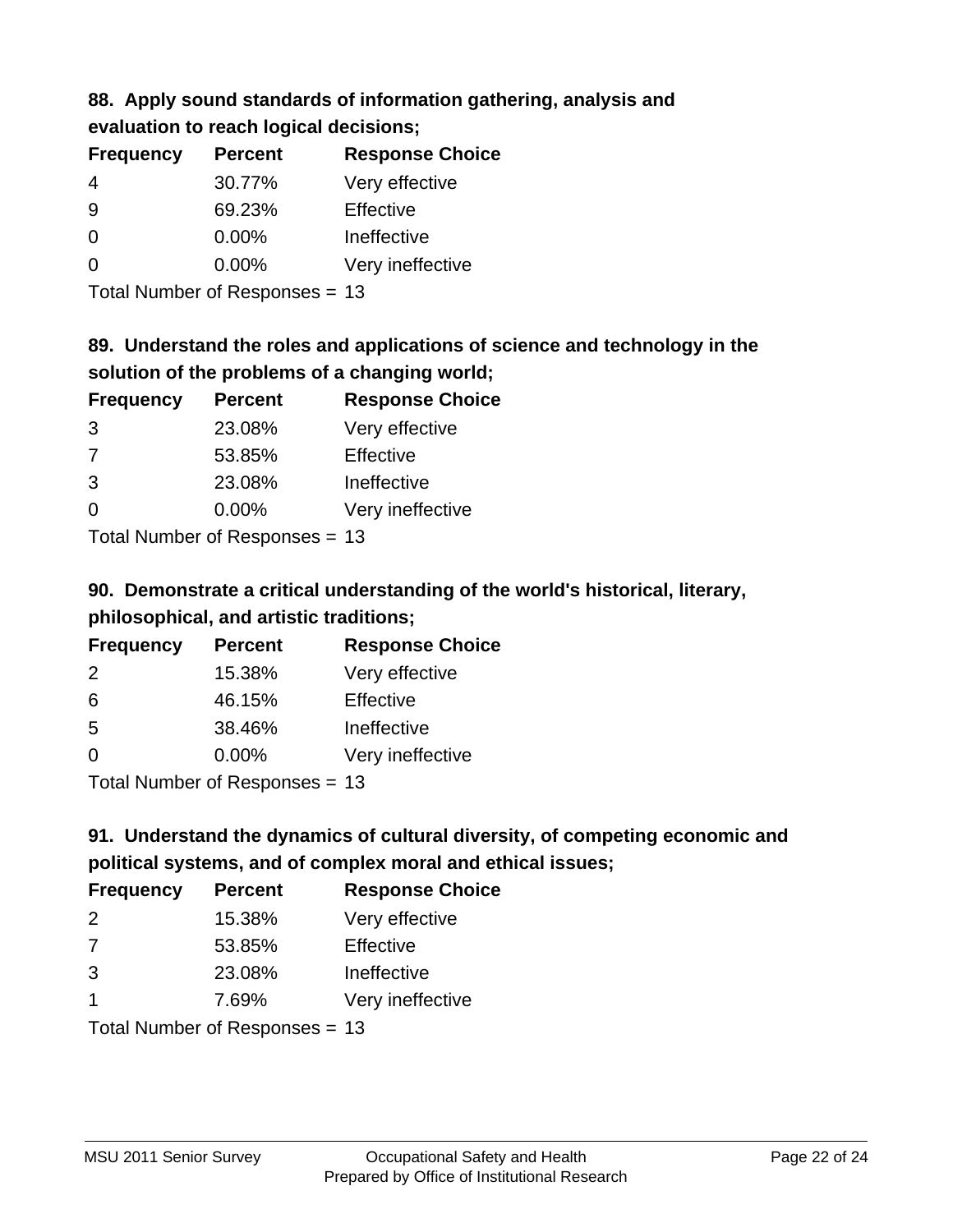### **92. Understand the nature of and engage in ethical behavior and**

**responsible citizenship;**

| <b>Frequency</b> | <b>Percent</b> | <b>Response Choice</b> |
|------------------|----------------|------------------------|
| 3                | 23.08%         | Very effective         |
| 9                | 69.23%         | Effective              |
| 1                | 7.69%          | Ineffective            |
| ∩                | $0.00\%$       | Very ineffective       |
|                  |                |                        |

Total Number of Responses = 13

# **93. Understand the importance of the behaviors necessary to maintain a healthy lifestyle;**

| <b>Frequency</b>            | <b>Percent</b> | <b>Response Choice</b> |
|-----------------------------|----------------|------------------------|
| 3                           | 23.08%         | Very effective         |
| 9                           | 69.23%         | Effective              |
| $\mathbf 1$                 | 7.69%          | Ineffective            |
| $\Omega$                    | 0.00%          | Very ineffective       |
| Tatal Manuela and Dannanana |                |                        |

Total Number of Responses = 13

### **94. Demonstrate mastery of a chosen field of study; and**

| <b>Frequency</b>     | <b>Percent</b> | <b>Response Choice</b> |
|----------------------|----------------|------------------------|
| 4                    | 30.77%         | Very effective         |
| 8                    | 61.54%         | Effective              |
| $\blacktriangleleft$ | 7.69%          | Ineffective            |
| $\Omega$             | 0.00%          | Very ineffective       |
|                      |                |                        |

Total Number of Responses = 13

### **95. Value intellectual pursuit and continuous learning in a changing world.**

| <b>Frequency</b>           | <b>Percent</b> | <b>Response Choice</b> |
|----------------------------|----------------|------------------------|
| 3                          | 23.08%         | Very effective         |
| 10                         | 76.92%         | Effective              |
| $\Omega$                   | 0.00%          | Ineffective            |
| $\Omega$                   | 0.00%          | Very ineffective       |
| Tatal Manakan af Dagmannar |                |                        |